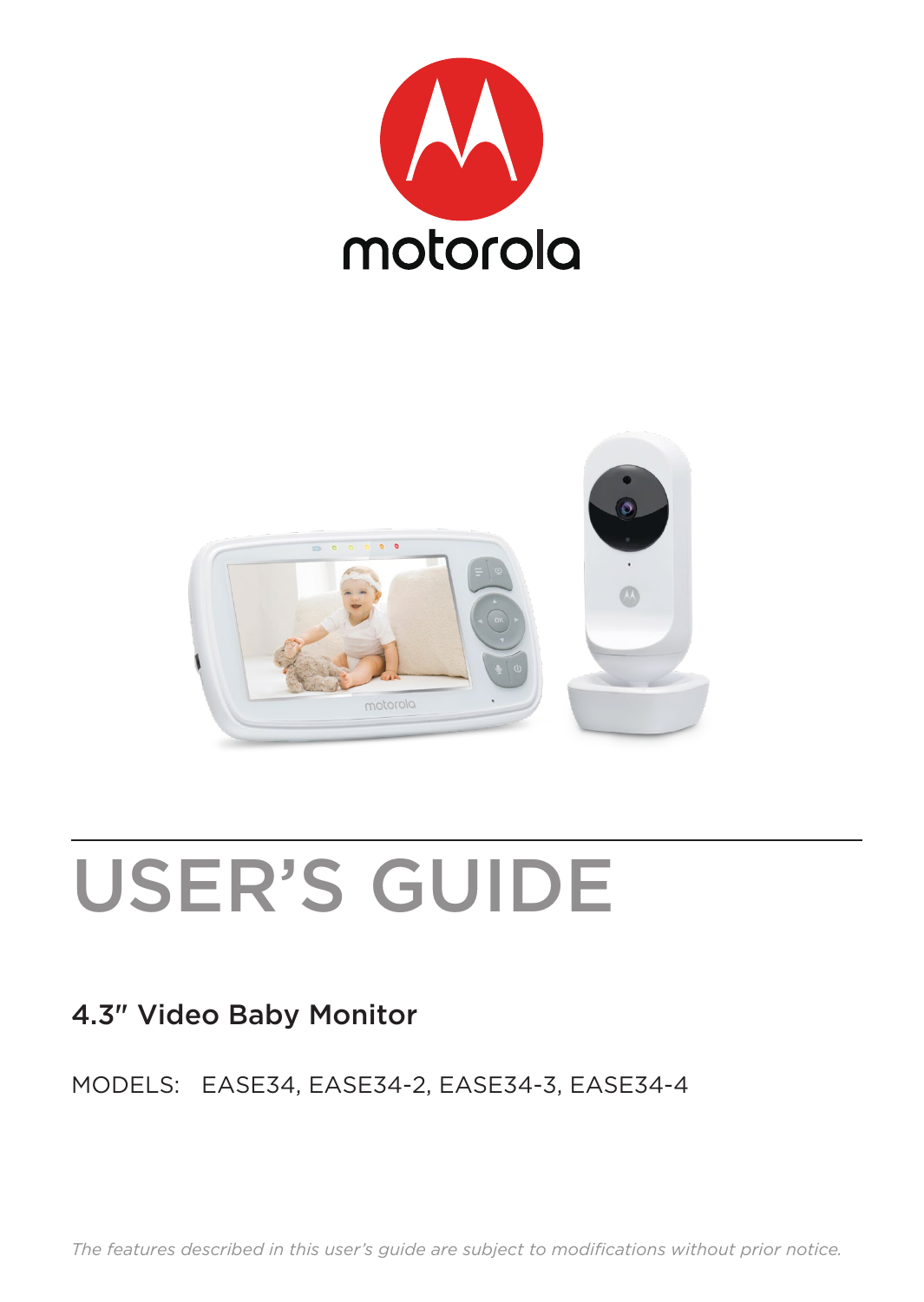# *Welcome...*

### *to your new Motorola Video Baby Monitor!*

Thank you for purchasing the Video Baby Monitor. Now you can see and hear your baby sleeping in another room or you can monitor your older children in their playroom.

Please keep your original dated sales receipt for your records. For warranty service of your Motorola product, you will need to provide a copy of your dated sales receipt to confirm warranty status. Registration is not required for warranty coverage.

For questions, warranty, support or service related to the product, please contact us by

> Live Chat: motorolastore.support/en. Email: support@motorolastore.com On the Web: www.motorolastore.com/support

This User's Guide has all the information you need to make the most out of your product.

Please read the Safety Instructions on pages 8-9 before you install the unit.

### Inside the Box

- 1 x Parent Unit
- 1 x Baby Unit (Camera)
- 2 x Power adapter (Parent Unit and Baby Unit)
- 1 x Quick Start Quide

In multi-camera packs, you will find one or more additional Camera Units with power adapters.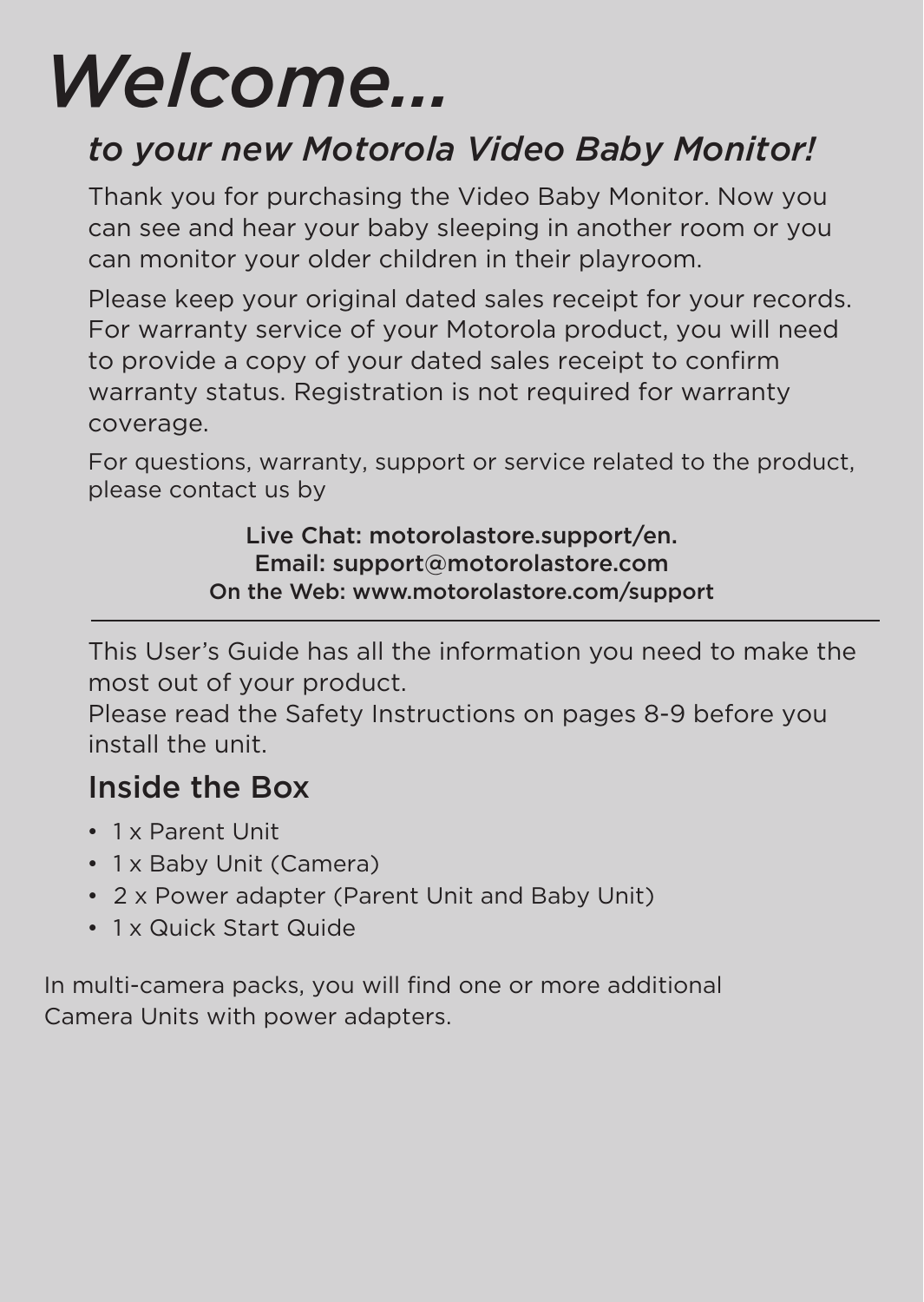### *Overview of the Parent Unit*



- 1. Display (LCD screen)
- 2. Parent Unit ON/OFF and Charging LED

Red when the parent unit is ON.

Purple when electrical outlet connected.

Blue when off and connected to electrical outlet.

- 3. Audio Level LEDs (Green, Green, Amber, Red, Red)
- 4. MENU button  $\equiv$ Press to open / close the Menu options.
- 5. VIDEO ON/OFF button Press to turn the LCD screen ON/OFF (Note: audio is maintained.)
- 6. Navigation button  $\blacktriangle \blacktriangledown \blacktriangle \blacktriangleright$ Move Up/Down/Right/Left menu options.
- 7. OK button
- 8. Power button Press and Hold to turn the Parent Unit ON UOFF.
- 9. TALK button Press and hold to speak to your baby.
- 10. Mocrophone
- 11. Antenna
- 12. RESET button (recessed use) small pin)
- 13. Speaker
- 14. Power Socket
- 15. Stand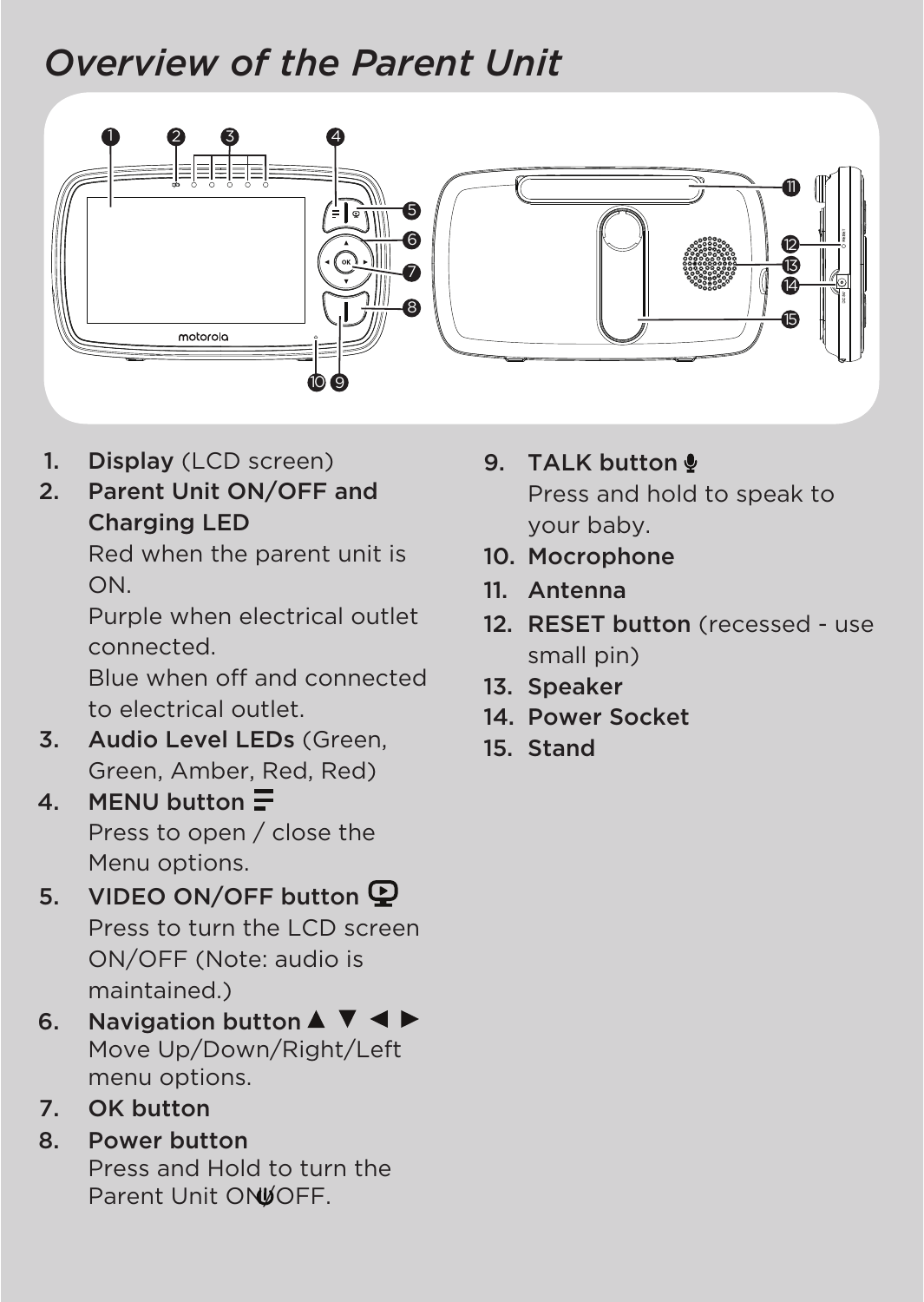### Parent Unit menu icons

| ூ          | Signal Level (5 Levels)                                                                                                                                                                                                                      |  |
|------------|----------------------------------------------------------------------------------------------------------------------------------------------------------------------------------------------------------------------------------------------|--|
| ť          | Night Vision Mode (Video also changes to Black/White).                                                                                                                                                                                       |  |
| ⊻          | Talk Mode On.                                                                                                                                                                                                                                |  |
| Φ          | Indicates the screen off timer is set.                                                                                                                                                                                                       |  |
|            | <b>O</b> Volume Level Control (8 Levels).                                                                                                                                                                                                    |  |
| ∞          | No Baby Unit detected.                                                                                                                                                                                                                       |  |
| <b>THD</b> | Battery Level Indication (4 Levels).                                                                                                                                                                                                         |  |
| Ð          | Zoom Level Control (1X, 2X).                                                                                                                                                                                                                 |  |
| 心          | LCD Brightness Level Control (8 Levels).                                                                                                                                                                                                     |  |
| 囩          | Lullaby Control (5 Song Selections).                                                                                                                                                                                                         |  |
| ö          | Alarm Setting (6h, 4h, 2h, OFF)<br>On status bar, indicates alarm set, and when flashing, that alarm<br>time has been reached or missed.                                                                                                     |  |
| A          | Temperature scale select (°C/°F)<br>Readings display in BLUE, but turn RED if > 29 °C / 84 °F or <<br>14 °C / 57 °F.<br>Displays HH $\degree$ C / $\degree$ F if >36 $\degree$ C / 97 $\degree$ F.<br>Displays LL °C / °F if < 1 °C / 34 °F. |  |
| $_{\rm R}$ | Camera Control (scan C, view o, add +, del x).                                                                                                                                                                                               |  |
| ⊕          | Set Screen Off Timer (Off M, 5 mins, 30 mins, 60 mins).                                                                                                                                                                                      |  |
| 品          | View multiple cameras on screen. Available when you have more<br>than 1 Baby Unit (Camera).                                                                                                                                                  |  |
| 罓          | Home page of Hubbleconnect, Scan the QR code to download<br>the Hubble for Motorola Monitors App on Smartphone or tablet.                                                                                                                    |  |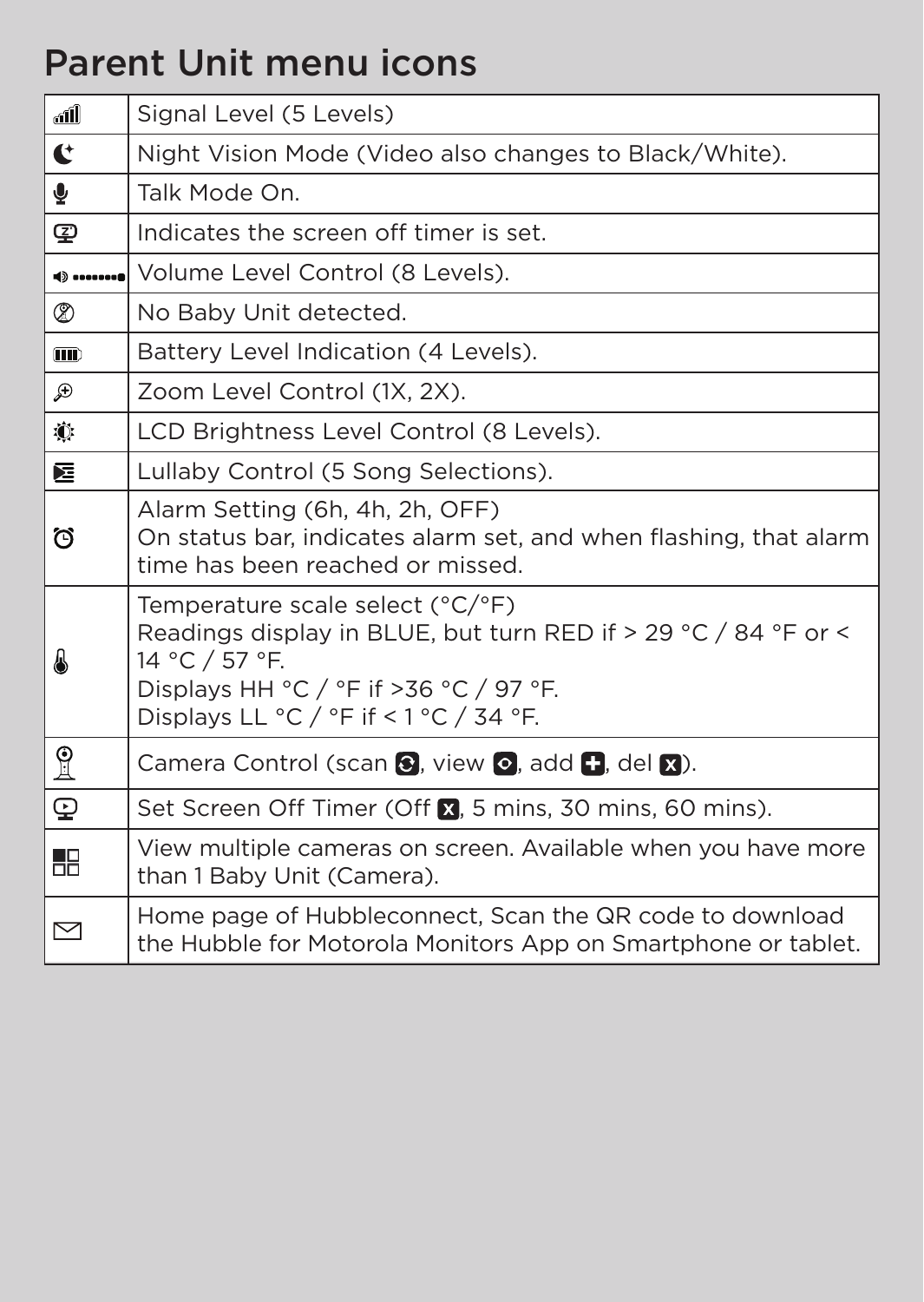### Overview of Your Baby Unit



- 1. Infrared LEDs (x 8, for night vision)
- 2. Photo Sensor (Night Vision Mode)
- 3. Camera Lens
- 4. Power/Link indicator

5. High Sense Microphone

6 7 8

9

- 6. Speaker
- 7. PAIR button
- 8. Power Socket
- 9. Temperature Sensor

#### Important guidelines for installing your Digital Video Baby Monitor

- To use your Baby Unit and Parent Unit together, you must be able to establish a radio link between them, and the range will be affected by environmental conditions.
- Any large metal object, like a refrigerator, a mirror, a filing cabinet, a metallic door or reinforced concrete, between the Baby Unit and Parent Unit may block the radio signal.
- The signal strength may also be reduced by other solid structures, like walls, or by radio or electrical equipment, such as TVs, computers, cordless or mobile phones, fluorescent lights or dimmer switches.
- Other 2.4GHz products, such as wireless networks (Wi-Fi® routers), Bluetooth™ systems, microwave ovens or other Baby Monitors, may cause interference with this product, so keep the Baby Monitor at least 5ft (1.5m) away from these types of product, or switch them off if they appear to be causing interference.
- If the signal is weak, try moving the Parent and/or the Baby Unit to different positions in the rooms.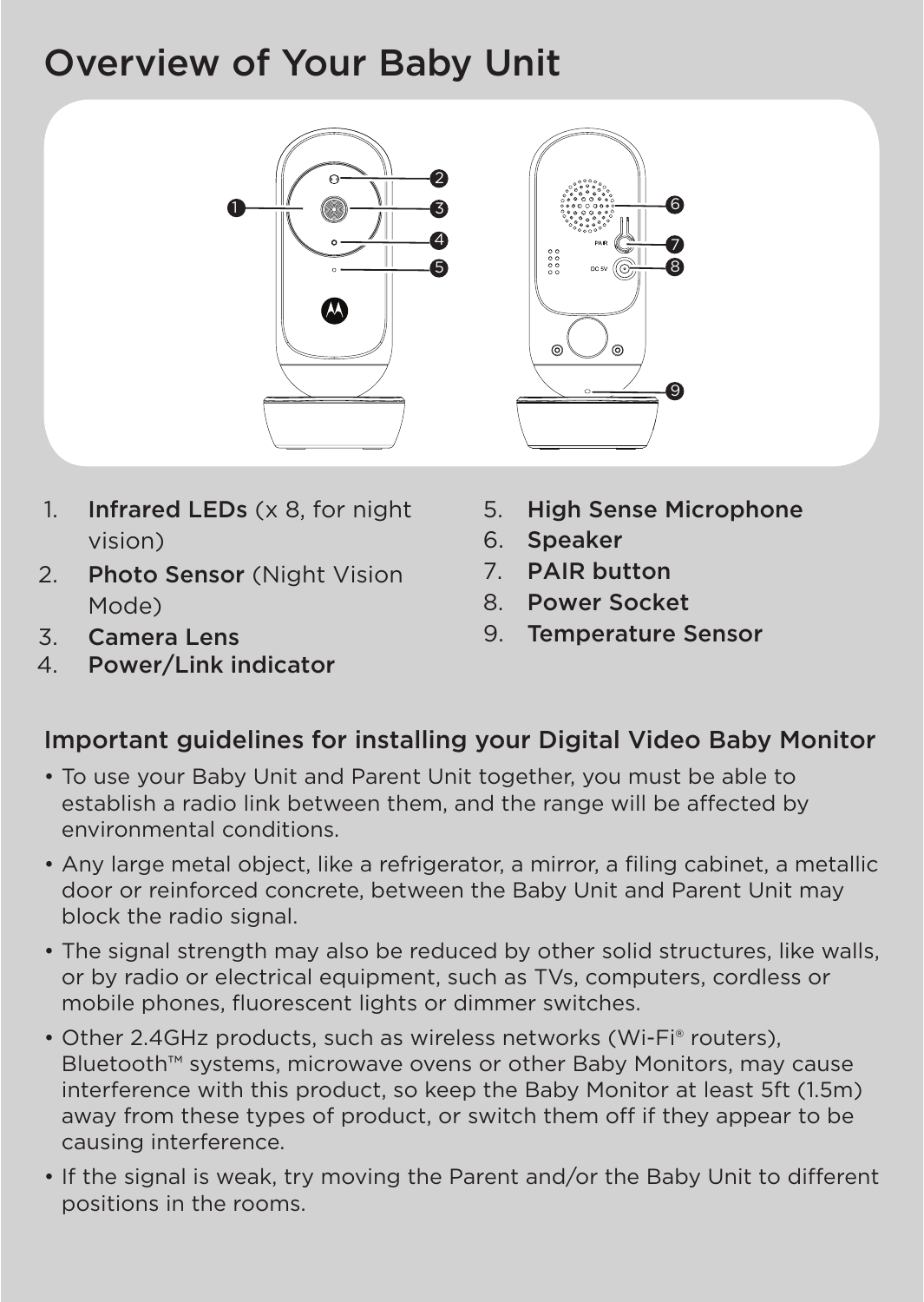

### Table of contents

| 1. |                                                      |  |
|----|------------------------------------------------------|--|
| 2. |                                                      |  |
|    | 2.1 Connecting the Power Supply for the Baby Unit 10 |  |
|    | 2.2 Connecting the Power Supply of the Parent Unit10 |  |
|    |                                                      |  |
|    |                                                      |  |
| 3. |                                                      |  |
|    |                                                      |  |
|    |                                                      |  |
|    |                                                      |  |
|    |                                                      |  |
|    | 3.6 Temperature Display (HH °C / °F or LL °C / °F)14 |  |
| 4. |                                                      |  |
|    |                                                      |  |
|    |                                                      |  |
|    |                                                      |  |
|    |                                                      |  |
|    |                                                      |  |
|    |                                                      |  |
|    |                                                      |  |
|    |                                                      |  |
|    |                                                      |  |
|    |                                                      |  |
|    |                                                      |  |
|    |                                                      |  |
|    |                                                      |  |
| 5. |                                                      |  |
| 6. |                                                      |  |
| 7. |                                                      |  |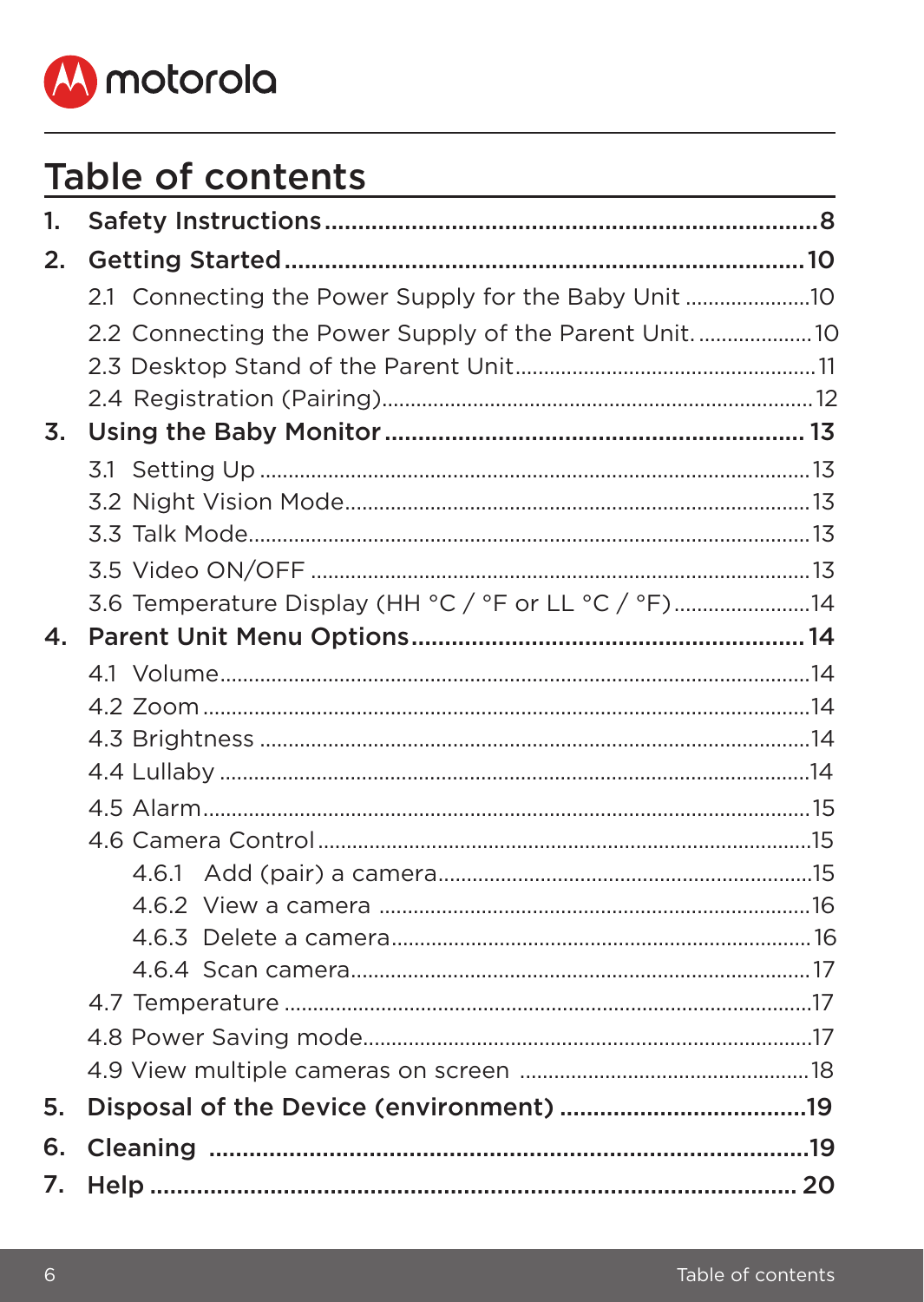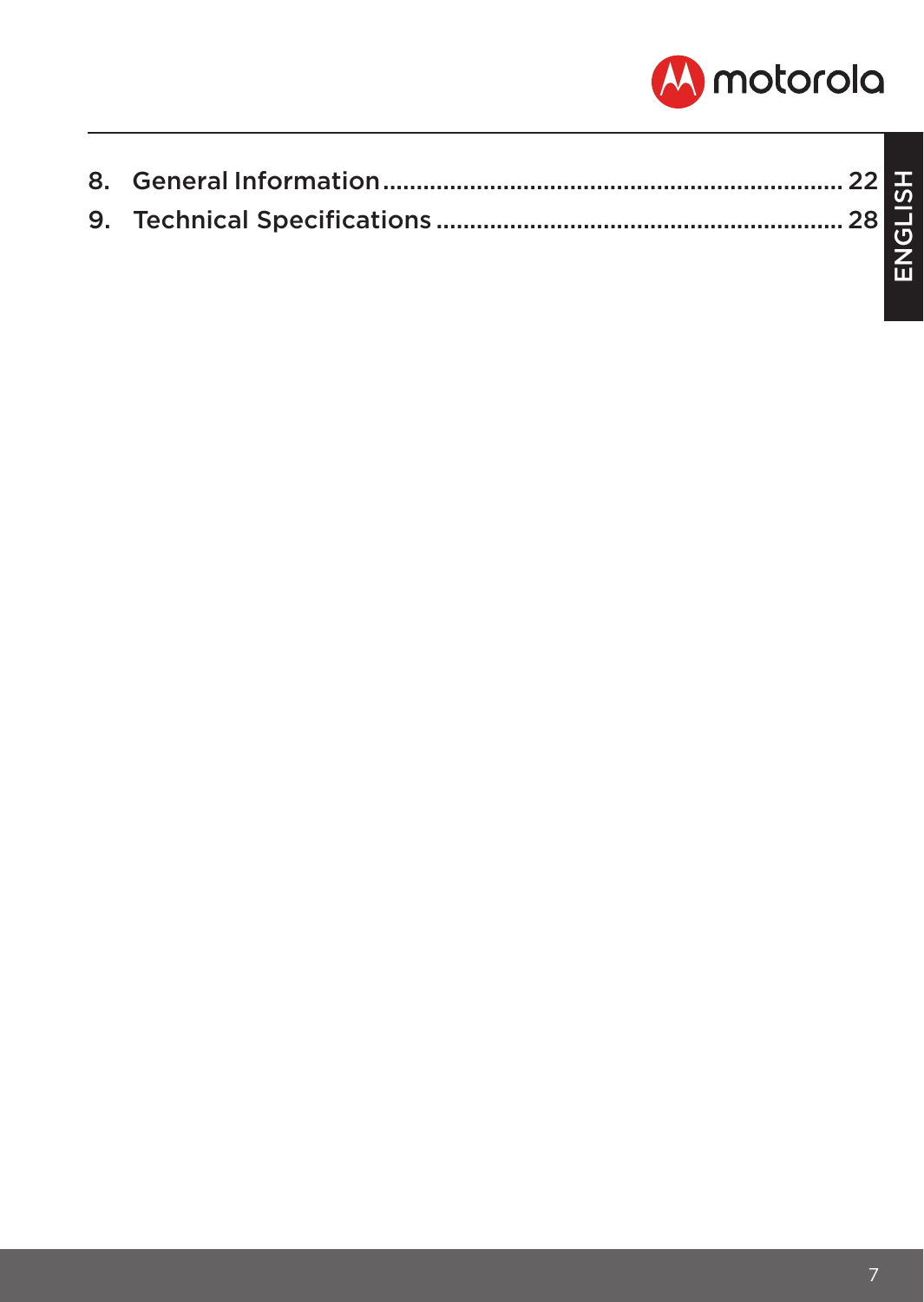<span id="page-7-0"></span>

# *1. Safety Instructions*

WARNING:

Strangulation Hazard: Children have STRANGLED in cords. Keep this cord out of the reach of children (more than 3ft (1m) away). Never use extension cords with AC Adapters. Only use the AC Adapters provided.

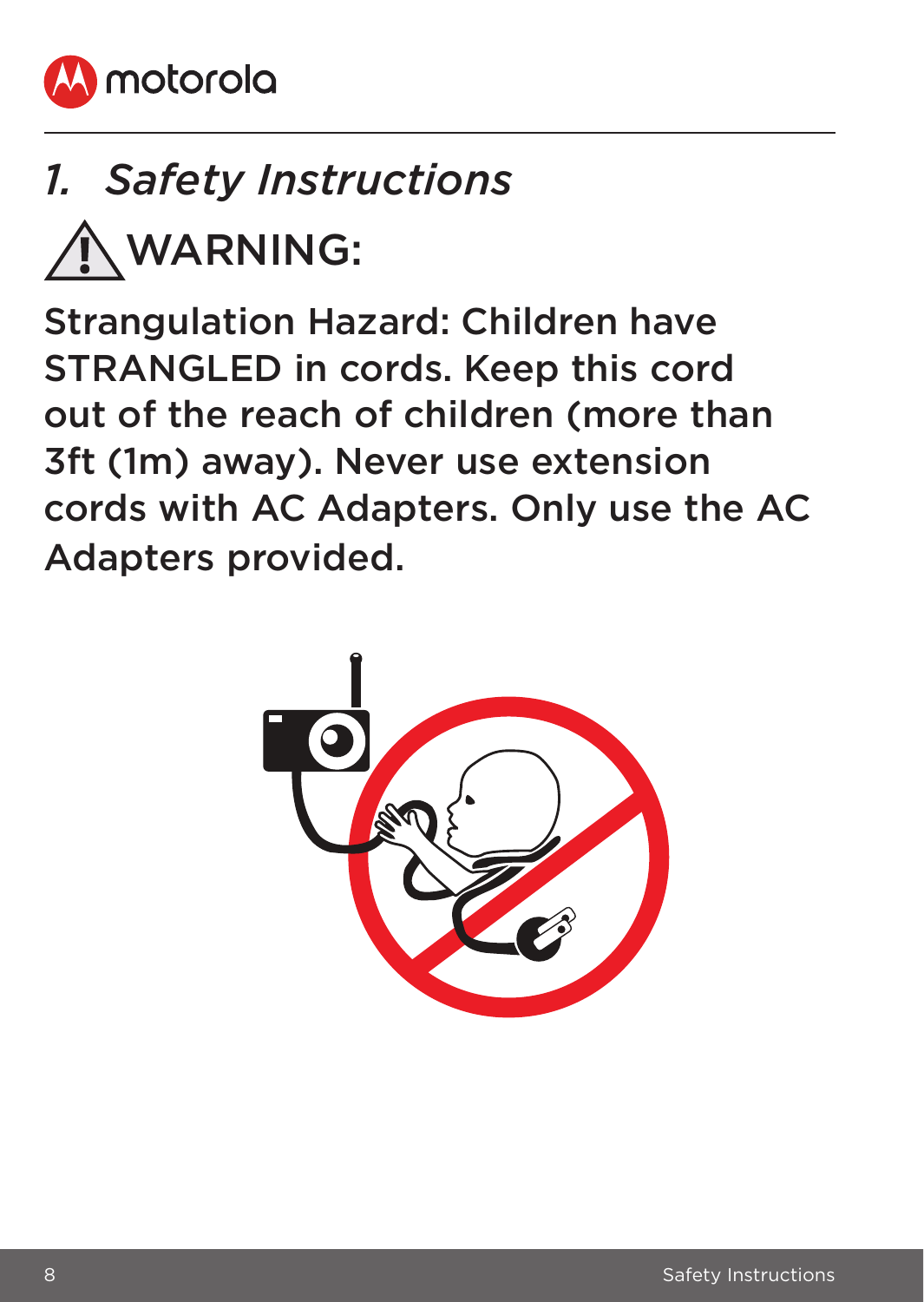

### Wi-Fi® CAMERA UNIT SET UP & USE:

- Choose a location for the Baby Unit that will provide the best view of your baby in his/her crib.
- Place the Baby Unit on a flat surface, such as a dresser, bureau or shelf, or mount the Baby Unit on a wall securely using the keyhole slots in the underside of the stand.
- NEVER place the Baby Unit or cords within the crib.

#### *WARNING*

*This Baby Monitor is compliant with all relevant standards regarding electromagnetic fields and is, when handled as described in the User's Guide, safe to use. Therefore, always read the instructions in this User's Guide carefully before using the device.*

- Adult assembly is required. Keep small parts away from children when assembling.
- This product is not a toy. Do not allow children to play with it.
- This Baby Monitor is not a substitute for responsible adult supervision.
- Keep this User's Guide for future reference.
- Keep the cords out of reach of children.
- Do not cover the Baby Monitor with a towel or blanket.
- Test this monitor and all its functions so that you are familiar with it prior to actual use.
- Do not use the Baby Monitor in damp areas or close to water.
- Do not install the Baby Monitor in extreme cold or heat, direct sunlight, or close to a heat source.
- Only use the chargers and power adapters provided. Do not use other chargers or power adapters as this may damage the device and battery pack.
- Do not touch the plug contacts with sharp or metal objects.
- Connect the power adapters to easily accessible electrical sockets.

#### *CAUTION*

*There is a risk of explosion if the battery is replaced by an incorrect type. Dispose of used batteries according to their instructions. Use only the rechargeable battery pack with rating: 3.7V 1200mAh.*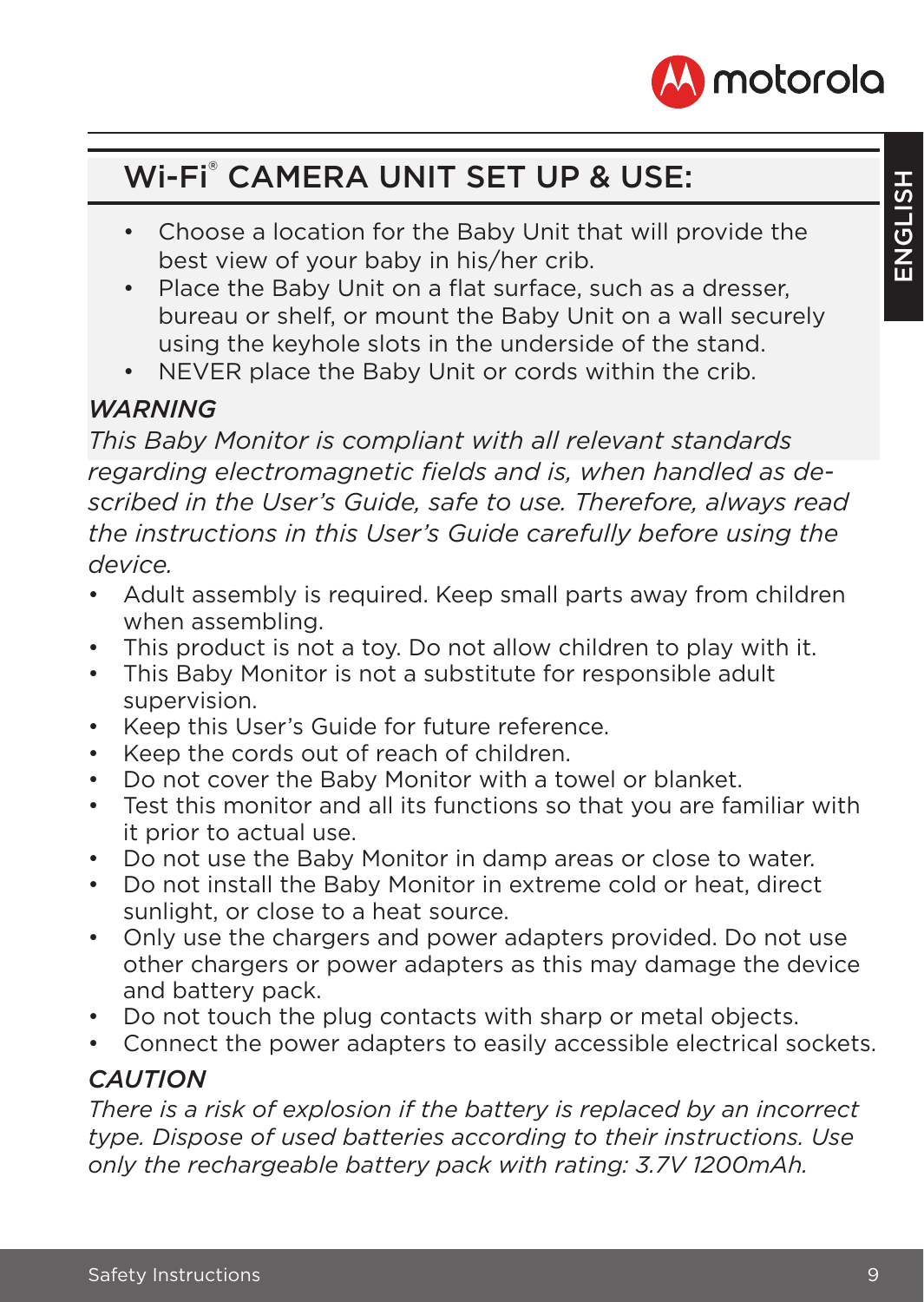<span id="page-9-0"></span>

### *2. Getting Started*

2.1 Connecting the Power Supply for the Baby Unit



- Insert the DC plug of the power adapter into the DC socket on the back of the Baby Unit.
- Connect the other end of the power adapter to a suitable electrical outlet.
- The baby unit turns on and the power indicator lights in Blue colour.

#### *Note*

*Only use the supplied power adapter (DC5V/600mA).*

#### 2.2. Connecting the Power Supply of the Parent Unit.

A rechargeable battery (Lithium ion battery 1200mAh) inside the Parent Unit allows you to move it without losing the link and picture from the Baby Unit. We recommend charging the for at least 16 hours before first use, and when the Parent Unit indicates the battery is low.

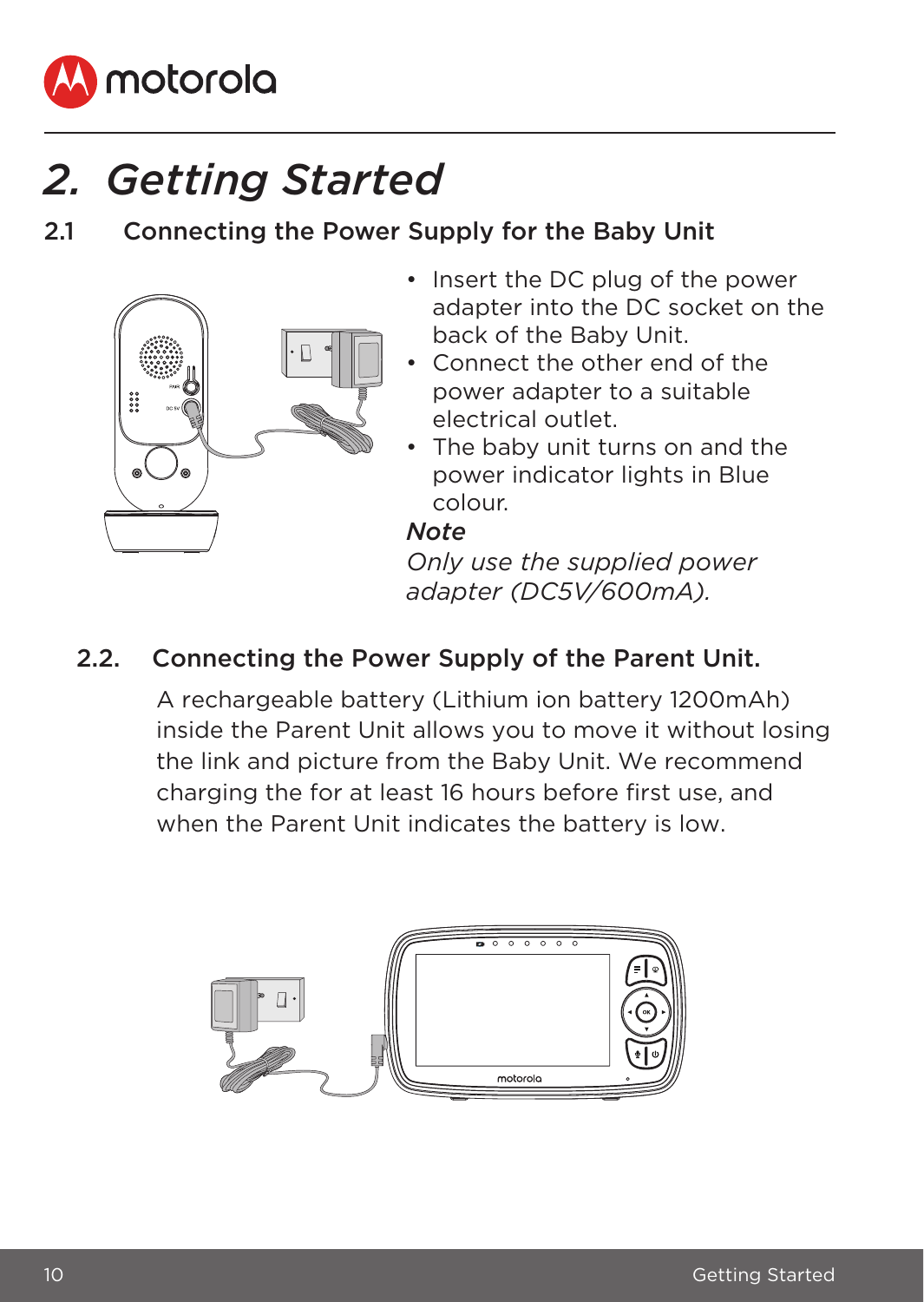

- <span id="page-10-0"></span>• Connect the small plug of the power adapter to the parent unit and the other end to the electrical outlet. Only use the enclosed adapter (5VDC/600mA).
- Press and hold the  $\psi$  button to turn the Parent unit on, the Parent unit and Baby unit are automatically linked and ready to use.

#### *NOTE:*

*When the Baby and Parent Units are both turned on and within range, the Parent Unit should show a color image from the Baby Unit camera, but if the room is dark, the image will be in black and white, with an*  $\mathbf{C}$  *icon showing, due to the infra-red illumination by the Baby Unit.*

#### 2.3. Desktop Stand of the Parent Unit

- The parent unit comes with a desktop stand attached to the back of the parent unit.
- To place the parent unit on a desk, simply pull out the stand, as shown.



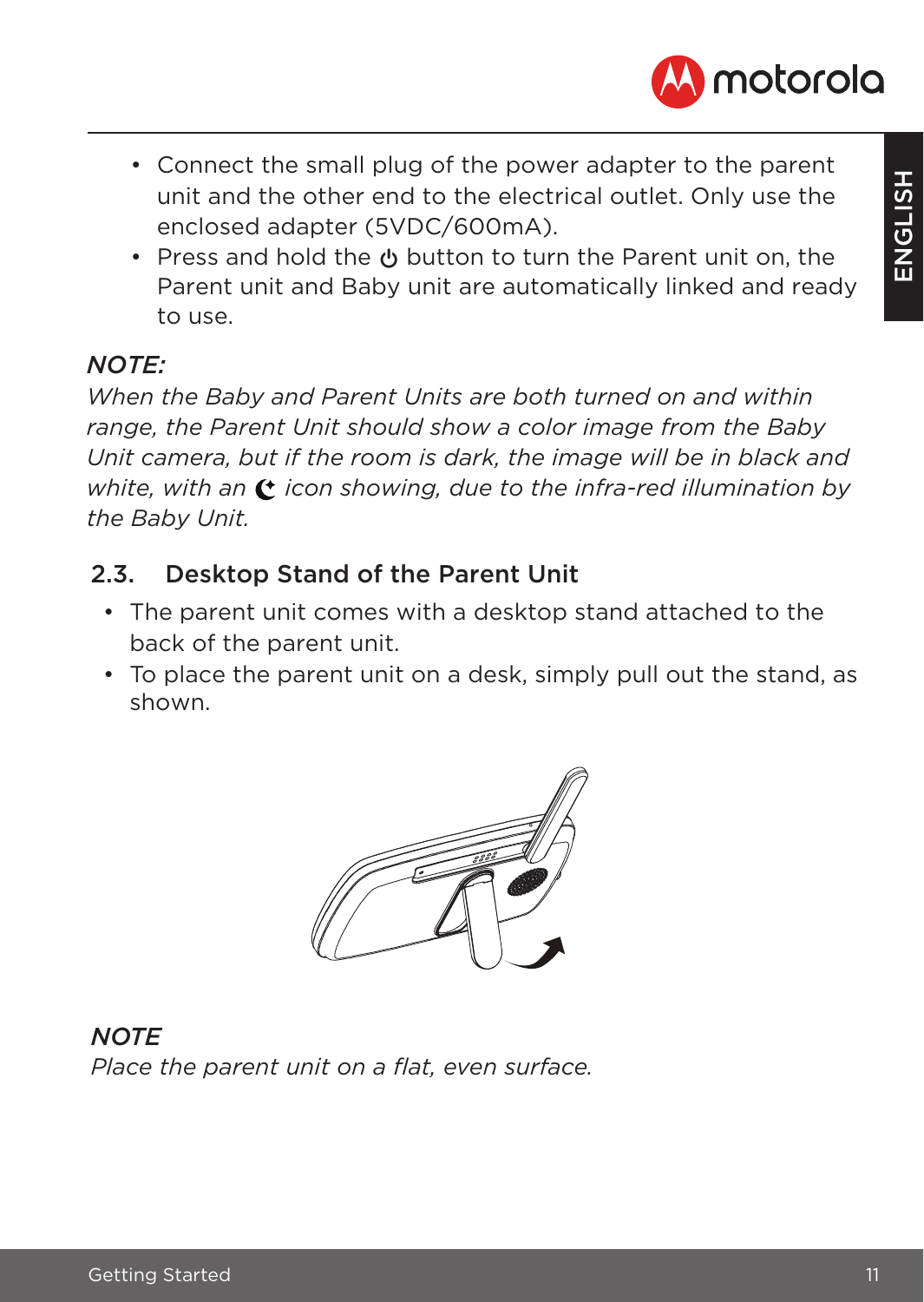<span id="page-11-0"></span>

#### 2.4 Registration (Pairing)

The Baby Monitor is pre-registered to your Parent Unit. You do not need to register it again unless the Baby Unit loses its link with the Parent Unit.

To re-register your Baby Unit, or register a new Baby Unit, follow the procedures below:

- 1. Press the  $\equiv$  button and the menu bar will pop up.
- 2. Press the  $\triangleleft$  LEFT button or  $\triangleright$  RIGHT button until is highlighted. and the  $\blacksquare$  del/  $\blacksquare$  add/  $\heartsuit$  view/  $\heartsuit$  scan menu will pop up.
- 3. Press the  $\triangle$  UP button or  $\nabla$  DOWN button to select  $\Box$  add, and press the  $\alpha$ K button to confirm.
- 4. Camera  $*_{1}$  / 2 / 3 / 4 will pop up. Press the  $\triangle$  UP button or DOWN button to select the desired Camera, and press the OK button to start searching for a camera unit.

*Note: If a camera is currently paired with the Parent Unit, its camera location (with a \* against it) cannot be selected for a new registration.*

5. Press and hold the PAIR button on the back of the Baby Unit until the Parent Unit finds the camera, beeps and PAIR OK appears on the screen. The video from the camera will then appear.

#### *NOTE*

*A camera can only be registered to one Parent Unit at any one time.*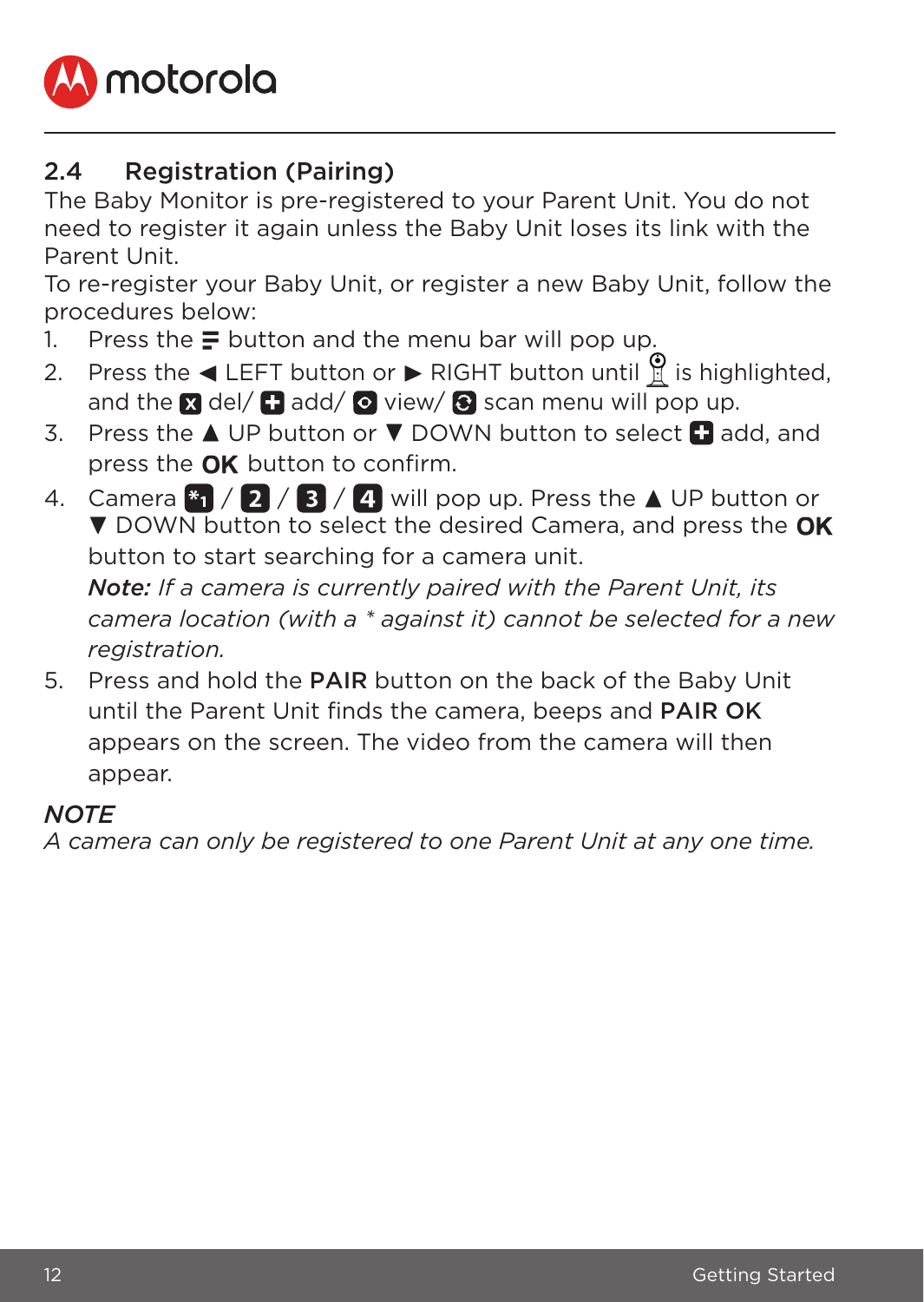

# <span id="page-12-0"></span>*3. Using the Baby Monitor*

#### 3.1 Setting Up

Place the Baby Unit in a convenient location (e.g. on a table) and point the camera lens towards the area you want to monitor. Adjust the angle of the Baby Unit's camera until you are satisfied with the image shown on the Parent Unit.

#### *NOTE*

*Do not place the Baby Unit within the baby's reach! If there is interference with the picture or sound, try moving the units to different locations, and ensure they are not close to other electrical equipment.*

#### 3.2 Night Vision Mode

The Baby Unit has 8 high-intensity infrared LEDs for picking up clear images in the dark. When the built-in photo sensor on the top of the Unit detects a low level of ambient light, the LEDs will automatically activate and the screen on the Parent Unit will display in black and

white. The  $\bullet$  icon will be displayed at the top of the screen.

#### 3.3 Talk Mode

Press and hold the TALK button  $\blacklozenge$  on the Parent Unit to talk to your baby through the Baby Unit's loudspeaker.

The  $\bullet$  icon will be displayed at the top of the LCD screen.

#### 3.4 Video ON/OFF

Press  $\mathbf{\mathcal{Q}}$  VIDEO On/Off button to turn the LCD screen on or off, whilst still leaving the audio monitor on.

#### 3.5 Temperature Display (HH  $\degree$ C /  $\degree$ F or LL  $\degree$ C /  $\degree$ F)

The temperature reading from the temperature sensor at the back of the Baby Unit will be displayed at the top of the LCD screen. The readings will turn RED if the temperature goes above 29°C / 84°F or below 14°C / 57°F. The reading will change to HH °C / °F if the temperature goes above 36°C / 97°F. The reading will change to LL °C / °F if the temperature goes below 1°C / 34°F.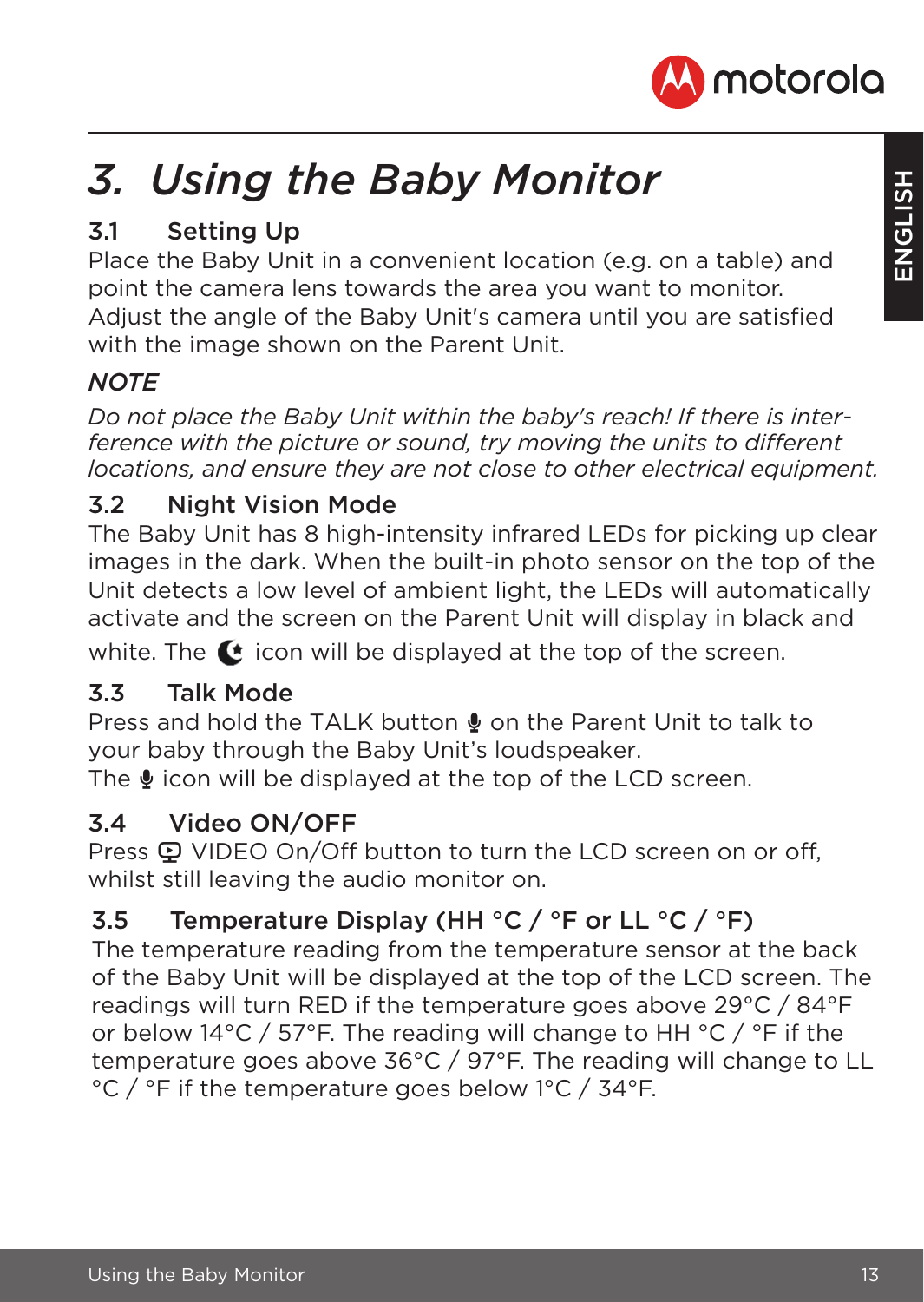<span id="page-13-0"></span>

# *4. Parent Unit Menu Options*

#### 4.1 Volume

Press the <Left or  $\blacktriangleright$  Right button to adjust the volume level. The  $\triangleleft$  icon will pop up and you can select the desired volume from level 0~8. (The default volume level setting is level 5, and level 0 is OFF.)

#### 4.2 Zoom

- 1. Press the  $\equiv$  button and the menu bar will pop up with highlighted.
- 2. Press the  $\triangle$  UP button or  $\nabla$  DOWN button to select 1X or 2X zoom. (The default setting is 1X.)

#### 4.3 Brightness

- 1. Press the  $\equiv$  button and the menu bar will pop up.
- 2. Press the ◀ LEFT button or ▶ RIGHT button until  $\hat{\mathbf{w}}$  is highlighted.
- 3. Press the  $\triangle$  UP button or  $\nabla$  DOWN button to select the desired brightness from level 1 ~ 8. (The default brightness is level 4.)

#### 4.4 Lullaby

- 1. Tap on  $\equiv$  button then Scroll Left/Right to select  $\equiv$  option at the menu bar.
- 2. Press  $\triangle$  Up or  $\nabla$  Down button to view the desired song from the 5 lullabies available, or the cycle option to play all 5 songs in turn. (The default setting is lullaby OFF).
- 3. Press  $OK$  button to play the selected lullaby.
- 4. The volume level setting  $\bigcap$  will pop up,
- 5. Press  $\triangle$  UP button or  $\nabla$  DOWN button to select the volume level of audio playback.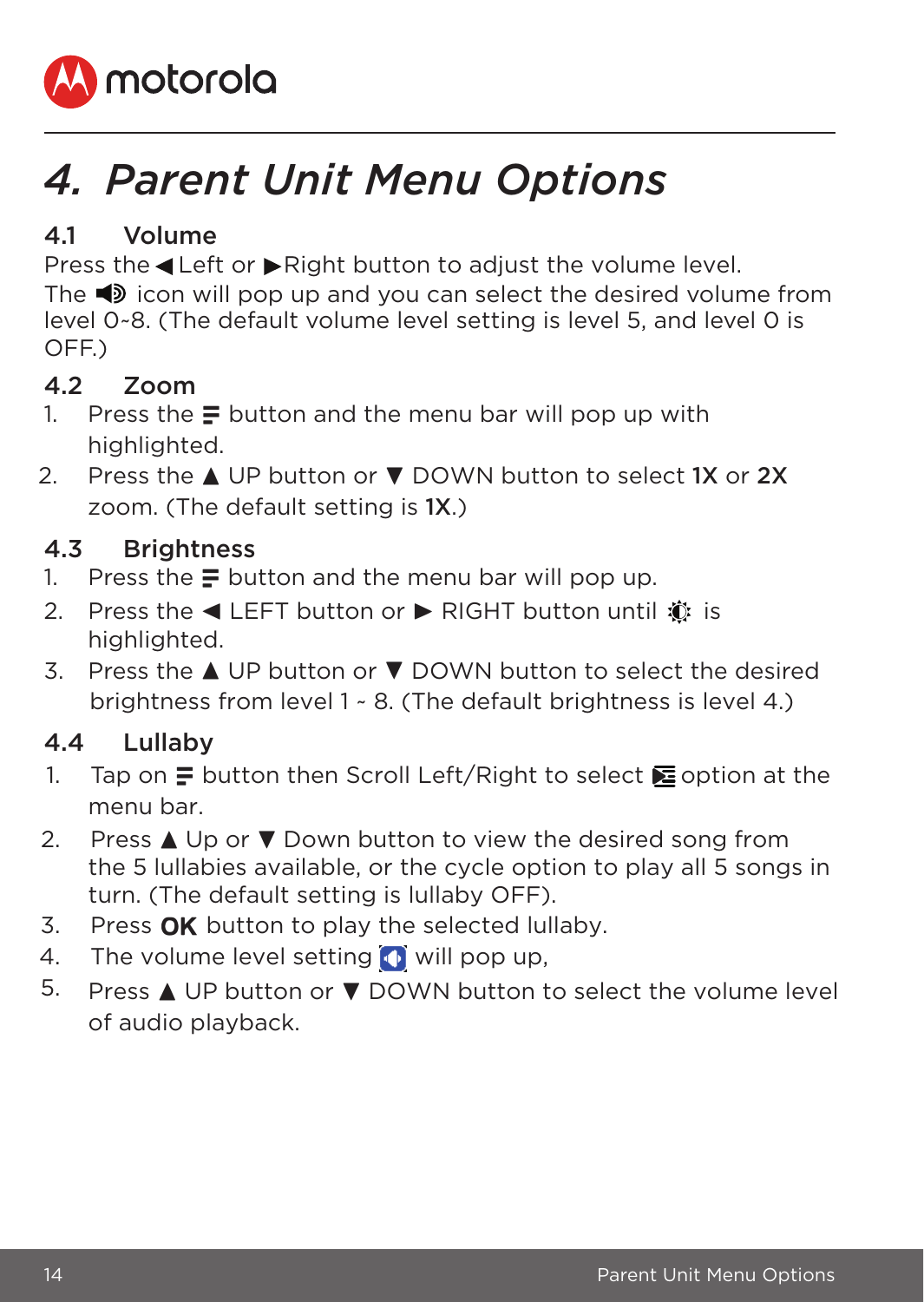

#### <span id="page-14-0"></span>4.5 Alarm

- 1. Press the  $\equiv$  button and the menu bar will pop up.
- 2. Press the  $\blacktriangleleft$  LEFT button or  $\blacktriangleright$  RIGHT button until is  $\widehat{P}$ highlighted.
- 3. Press the  $\triangle$  UP button or  $\nabla$  DOWN button to select the alarm time (6h, 4h, 2h). (The default setting is Alarm OFF.)
- 4. If an alarm time is selected, the Parent Unit will beep for about 45 seconds after every 6, 4 or 2 hour period.

#### 4.6 Camera Control

#### 4.6.1 Add (pair) a camera

- 1. Press the  $\equiv$  button and the menu bar will pop up.
- 2. Press the  $\blacktriangleleft$  LEFT button or  $\blacktriangleright$  RIGHT button until  $\frac{1}{2}$  is highlighted, and the  $\boxtimes$  del/  $\Box$  add/  $\odot$  view/  $\odot$  scan menu will pop up.
- 3. Press the  $\triangle$  UP button or  $\nabla$  DOWN button to select  $\Box$  add, and press the  $\alpha$ K button to confirm.
- 4. Camera  $*$   $\frac{1}{2}$  /  $\frac{1}{3}$  /  $\frac{1}{4}$  will pop up. Press the  $\Delta$  UP button or **V** DOWN button to select the desired Camera, and press the OK button to start searching for a camera unit.

*Note: If a camera is currently paired with the Parent Unit, its camera location (with a \* against it) cannot be selected for a new registration.*

5. Press and hold the PAIR button on the underside of the Baby Unit until the Parent Unit finds the camera, beeps and PAIR OK appears on the screen. The video from the camera will then appear.

#### *NOTE*

*A camera can only be registered to one Parent Unit at any one time.*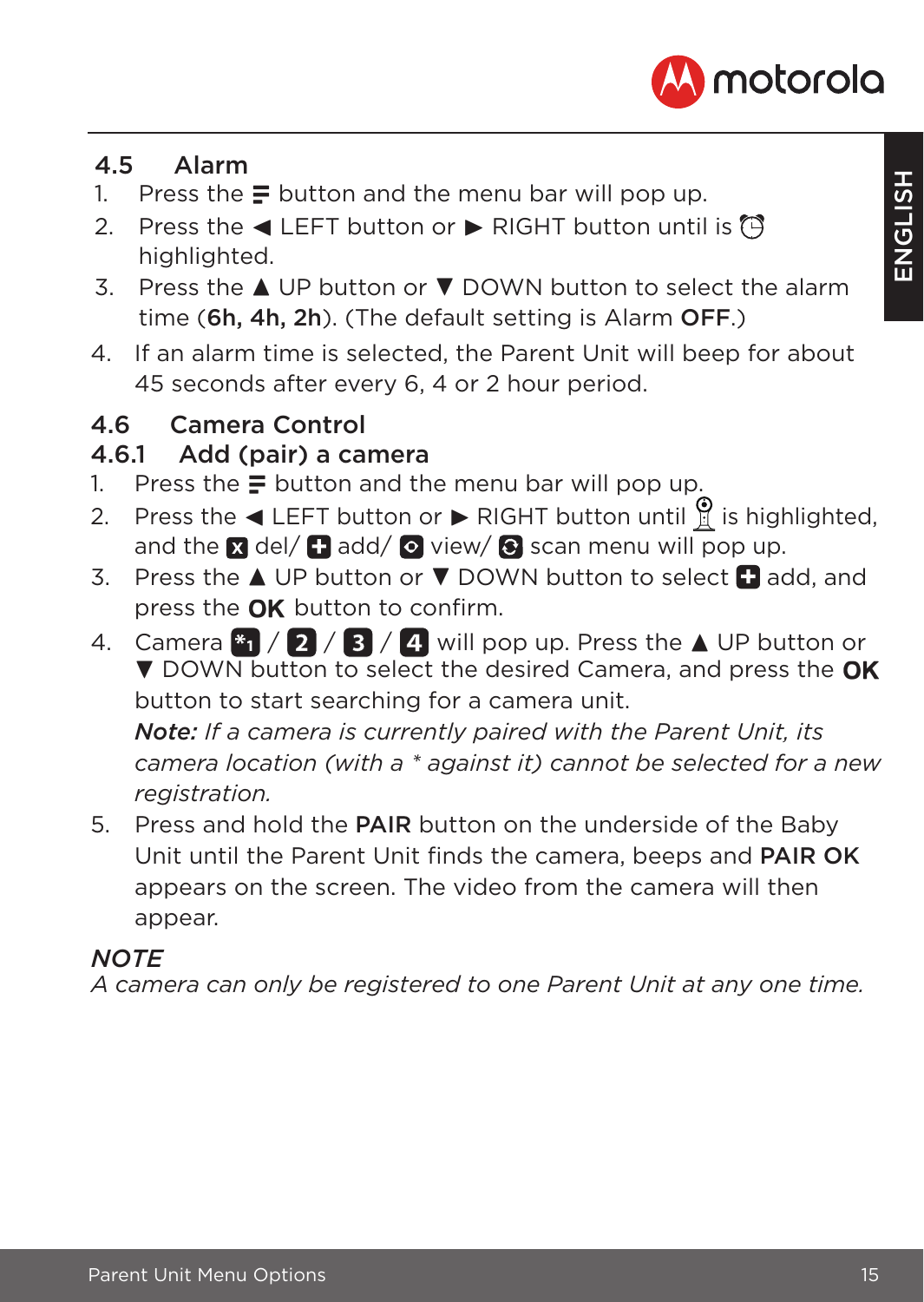<span id="page-15-0"></span>

#### 4.6.2 View a camera

- 1. Press the  $\equiv$  button and the menu bar will pop up.
- 2. Press the  $\blacktriangleleft$  LEFT button or  $\blacktriangleright$  RIGHT button until **i** is highlighted, and the  $\Omega$  del/  $\Omega$  add/  $\Omega$  view/  $\Omega$  scan menu will pop up.
- 3. Press the  $\triangle$  UP button or  $\nabla$  DOWN button to select  $\Omega$  add, and press the  $\overline{OK}$  button to confirm.
- 4. Camera  $*_{1}$  / 2 / 3 / 4 will pop up. Press the  $\triangle$  UP button or **V** DOWN button to select the desired Camera, and press the OK button to view the picture from that camera.

#### *Note:*

*Only camera locations with a \* can be selected.*

*TIP* 

*You can also press the* OK *button repeatedly to select the avail-able camera options from*  $\binom{n}{1}$  / **2** / **3** / **4** . **9** scan.

#### 4.6.3 Delete a camera

- 1. Press the  $\equiv$  button and the menu bar will pop up.
- 2. Press the  $\triangleleft$  LEFT button or  $\triangleright$  RIGHT button until  $\triangleq$  is highlighted, and the  $\bar{X}$  del/  $\bar{H}$  add/  $\circ$  view/  $\hat{\circ}$  scan menu will pop up.
- 3. Press the  $\triangle$  UP button or  $\nabla$  DOWN button to select  $\sum$  del, and press the  $\alpha$ K button to confirm.
- 4. Camera  $\frac{1}{2}$  /  $\frac{1}{2}$  /  $\frac{1}{4}$  will pop up, press the  $\triangle$  UP button or DOWN button to select the desired Camera, and press the OK button.
- 5. Press the  $\triangle$  UP button or  $\nabla$  DOWN button to select  $\hat{X}$  , then press the  $\overline{OK}$  button to delete that registration.

#### *NOTE*

*You are not allowed to delete the camera if there is only one registered camera in the system.*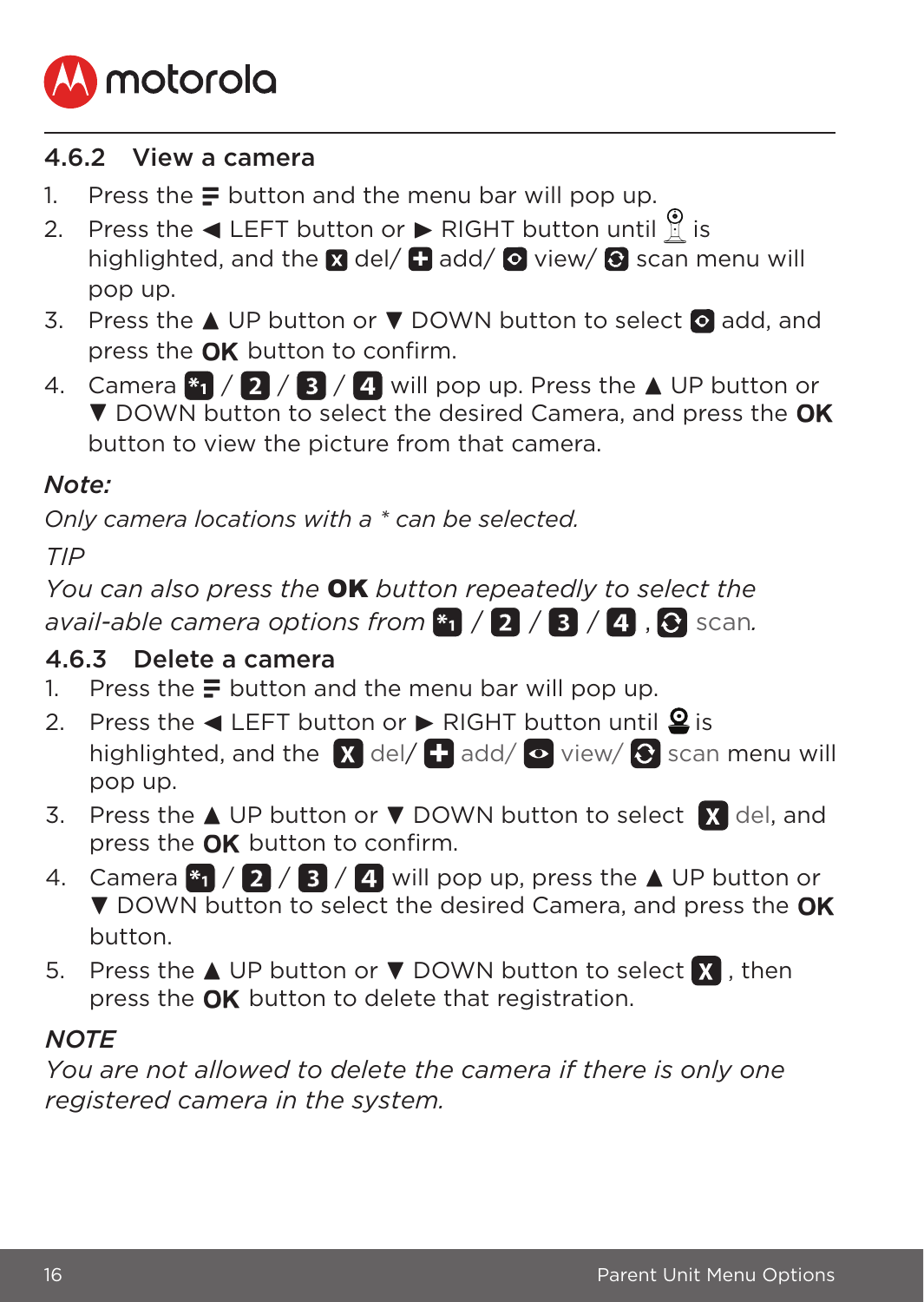

#### <span id="page-16-0"></span>4.6.4 Scan camera

This function is only available when you have more than 1 Baby Unit (Camera).

- 1. Press the  $\equiv$  button and the menu bar will pop up.
- 2. Press the  $\triangleleft$  LEFT button or  $\triangleright$  RIGHT button until  $\stackrel{\circ}{\mathbb{R}}$  is highlighted, and the  $\blacksquare$  del/  $\blacksquare$  add/  $\lozenge$  view/  $\lozenge$  scan menu will pop up.
- 3. Press the  $\triangle$  UP button or  $\nabla$  DOWN button to select  $\bigcirc$  scan, and press the  $\alpha$ K button to confirm.
- 4. The screen will then display images from different registered cameras in a loop of Camera  $\mathbb{F}_1$  /  $\mathbb{R}$  /  $\mathbb{R}$  /  $\mathbb{R}$  , changing about every 12 seconds.

#### *TIP*

*You can also press the OK button repeatedly to select the available camera options from*  $\sqrt[n]{2}/\sqrt[3]{4}$ .  $\Theta$  scan.

#### 4.7 Temperature

- 1. Press the  $\equiv$  button and the menu bar will pop up.
- 2. Press the  $\triangleleft$  LEFT button or  $\triangleright$  RIGHT button until  $\triangleleft$  is highlighted.
- 3. Press  $\overline{OK}$ , then AUP /  $\nabla$ DOWN to select °C or °F.

#### 4.8 Power Saving mode

- 1. Press the  $\equiv$  button and the menu bar will pop up.
- 2. Press the  $\triangleleft$  LEFT button or  $\triangleright$  RIGHT button until  $\heartsuit$  is highlighted.
- 3. Press the  $\triangle$  UP button or  $\nabla$  DOWN button to select auto video off after 5 mins, 30 mins or 60 mins (if operating on batteries only)..

#### *NOTE*

*The audio will remain and you can press any key to switch the video back on.*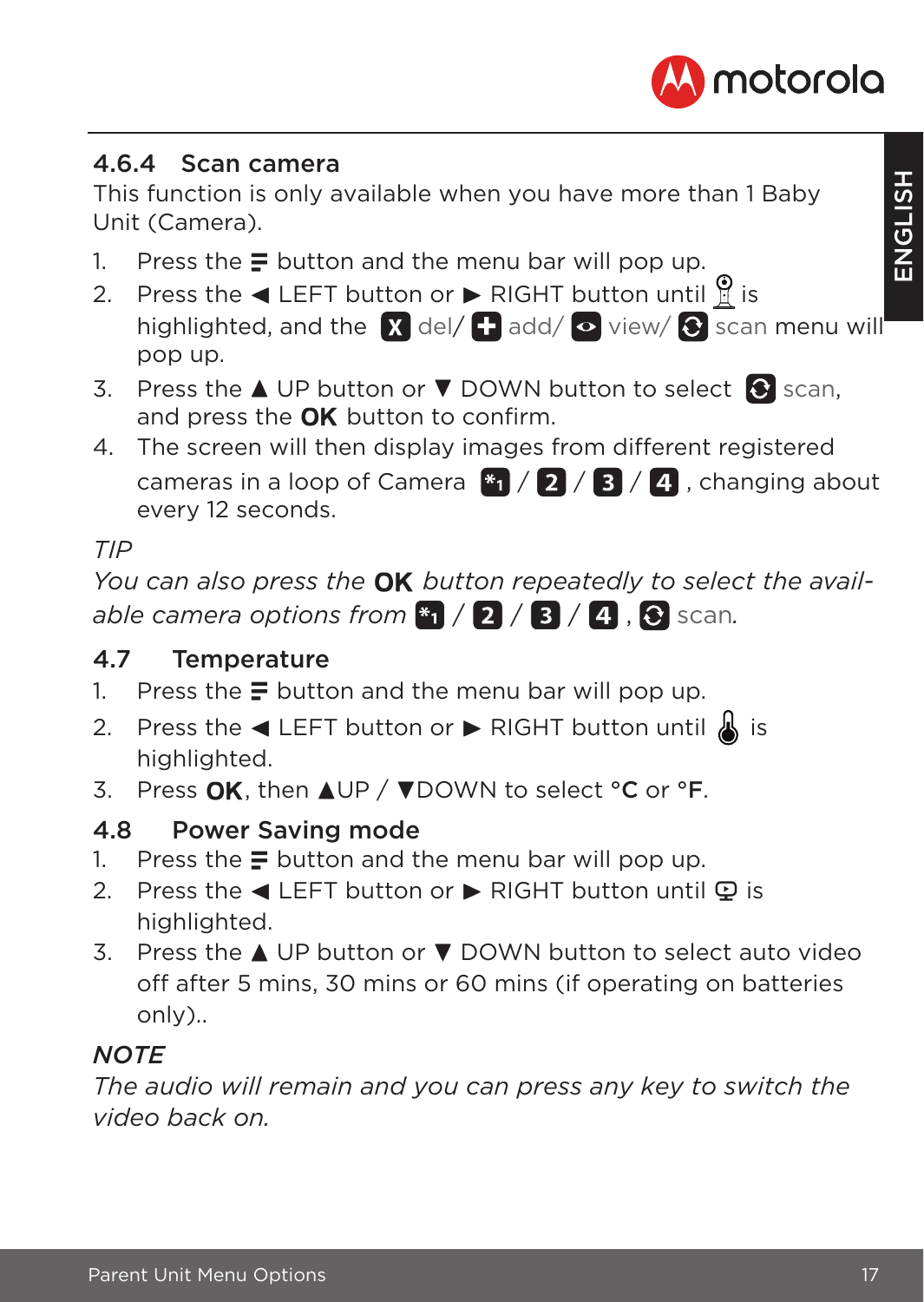<span id="page-17-0"></span>

#### 4.9 View multiple cameras on screen

This function is only available when you have more than 1 Baby Unit (Camera). When the Split Screen function is On, you can view multiple cameras on the screen.

- 1. Press the  $\equiv$  button and the menu bar will pop up.
- 2. Press the  $\blacktriangleleft$  LEFT button or  $\blacktriangleright$  RIGHT button until  $\blacktriangleright$  is highlighted.
- 3. Press▲ UP button or ▼ DOWN button to select Split Screen On  $\triangledown$  / Off  $\Omega$ .
- 4. When the Split Screen function is On, you can press the  $\blacktriangleleft$  LEFT button/ ► RIGHT button/ ▲ UP button/ ▼ DOWN button to switch between cameras to hear the audio from the selected camera.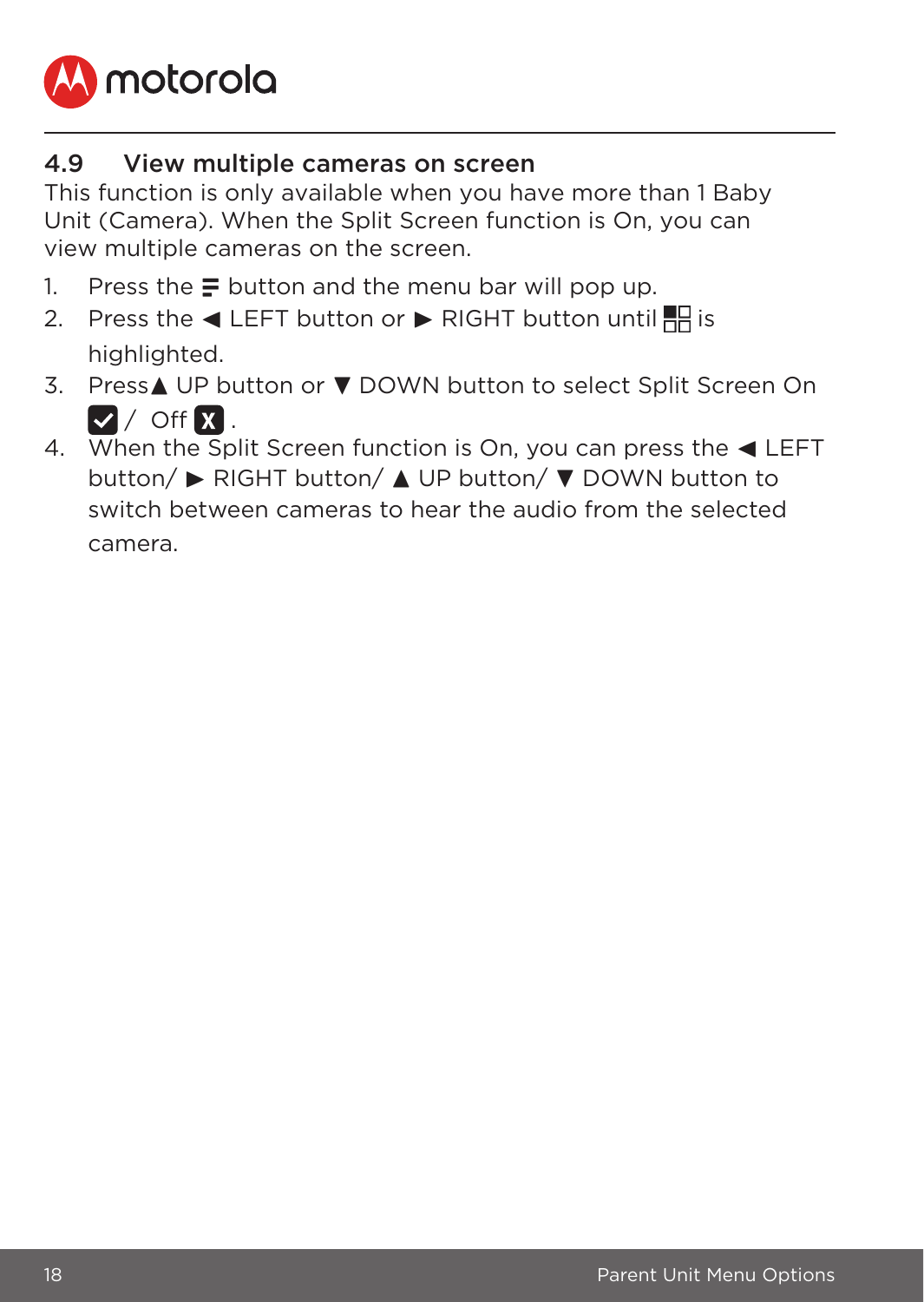

## *5. Disposal of the Device (environment)*

At the end of the product life cycle, you should not dispose of this product with normal household waste. Take this product to a collection point for the recycling of electrical and electronic equipment. The symbol on the product, user's guide and/or box indicates this.



Some of the product materials can be re-used if you take them to a recycling point. By reusing some parts or raw materials from used products you make an important contribution to the protection of the environment.

Please contact your local authorities in case you need more information on the collection points in your area.

The internal battery should be disposed of with the Parent unit in an environmentally-friendly manner according to your local regulations.

# *6. Cleaning*

Clean the Baby Monitor with a slightly damp cloth or with an antistatic cloth. Never use cleaning agents or abrasive solvents.

#### Cleaning and care

- Do not clean any part of the product with thinners or other solvents and chemicals – this may cause permanent damage to the product which is not covered by the warranty.
- Keep the Baby Monitor away from hot, humid areas or strong sunlight, and don't let it get wet.
- Every effort has been made to ensure high standards of reliability for your Baby Monitor. However, if something does go wrong, please do not try to repair it yourself – contact Customer Service for assistance.

#### *IMPORTANT*

*Always switch off and disconnect the power adapter before cleaning your baby monitor.*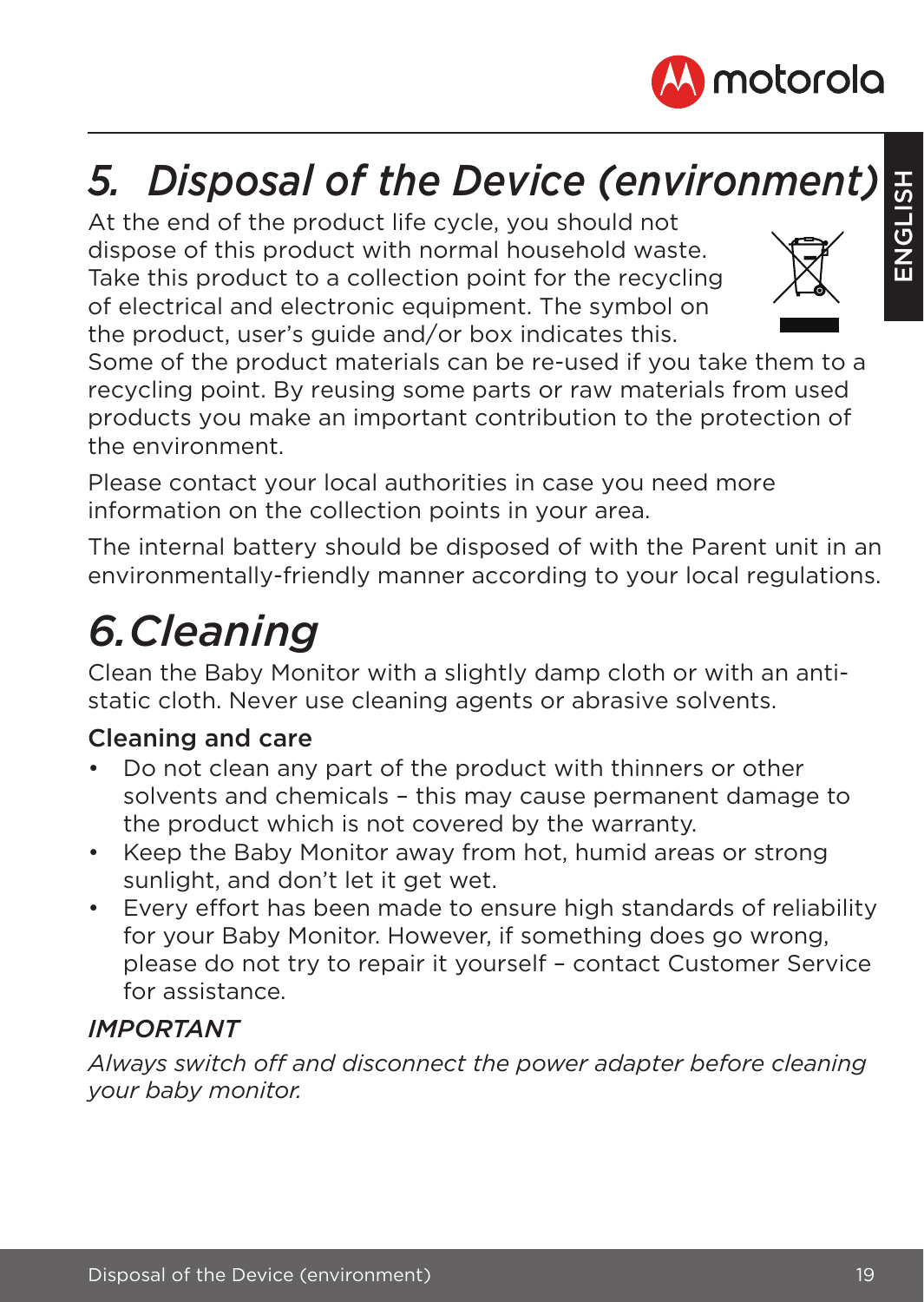

# *7. Help*

#### **Display**

- Try recharging the battery pack.
- Reset the Units. Unplug both the Units' electrical power, then plug them back in.
- Is the Unit switched on?
- Press and hold the ON/OFF button  $\phi$  on the Parent Unit for 3 seconds to switch it ON.
- Is the correct camera selected? Change the camera number, if necessary.
- Is the video display turned on? Press the VIDEO ON/OFF button V to turn it ON.
- When operating using batteries only, the display will go blank after 5 minutes or 30 minutes or 60 minutes to save power (depending on video settings). The Unit is still active and will give you audio alerts. You can reactivate the screen by pressing any button.

#### Registration

#### *If the Baby Unit has lost its link with the Parent Unit*

- If the Baby Unit is too far away it may be going out of range, so move the Baby Unit closer to the Parent Unit.
- Reset both the Parent Unit and Baby Unit by disconnecting them from the electrical power. Wait about 15 seconds before reconnecting. Allow up to one minute for the Baby Unit and the Parent Unit to synchronize.
- See 2.3 Registration (Pairing), if there is a need to re-register the Units.

#### Interference

#### *Noise interference on your Parent Unit*

- Your Baby and Parent Units may be too close. Move them further apart.
- Make sure there is at least 1 to 2m between the 2 Units to avoid audio feedback.
- lf the Baby Unit is too far away, it may be out of range. Move the Baby Unit closer to the Parent Unit.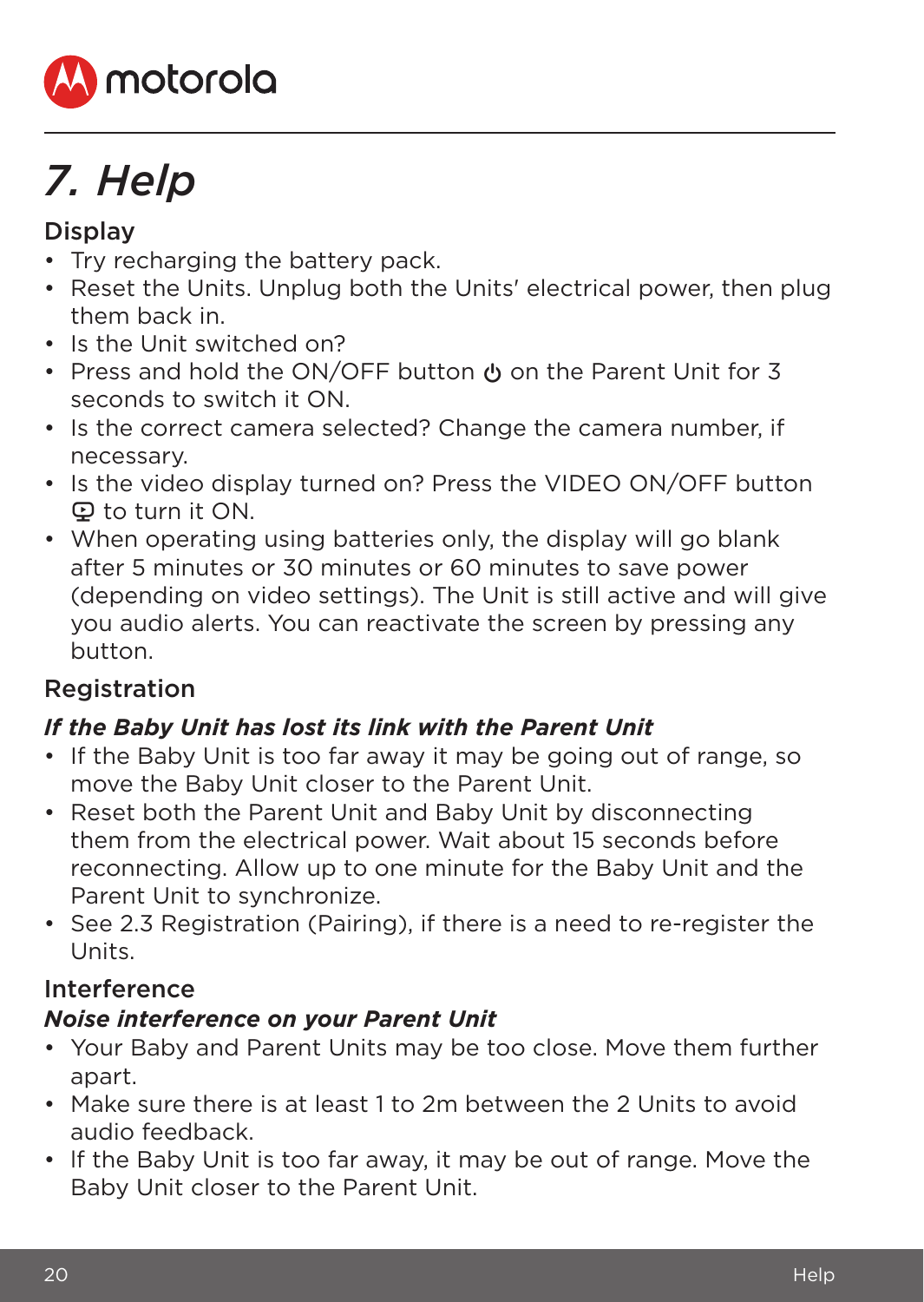



- Make sure that the Baby and Parent Units are not near other electrical equipment, such as a television, computer or cordless/ mobile telephone. Move the Baby Unit or Parent Unit 5 feet away from other electrical equipment.
- Use of other 2.4 GHz products, such as wireless networks (Wi-Fi® routers), Bluetooth™ systems, or microwave ovens, may cause interference with this product. Keep the Baby Unit or Parent Unit at least 5 feet away from these types of products, or switch them off if they appear to be causing interference.
- If the signal is weak, try moving the Parent and/or Baby Unit to different positions in the rooms.

#### Noise interference on your device

- To avoid background noise or echoes, ensure that there is enough distance between your device and the Wi-Fi® Camera Unit.
- Use of other 2.4 GHz products, such as Bluetooth™ systems or microwave ovens, may cause interference with this product. Keep the Wi-Fi® Camera Unit at least 3 feet away from these types of products, or switch them off if they appear to be causing interference.

#### Lost connection

• Check your Wi-Fi® settings. If necessary, reconnect your Wi-Fi®. Ensure that the Wi-Fi® Camera Unit is switched ON. Wait a few minutes to make the connection with the Wi-Fi® system.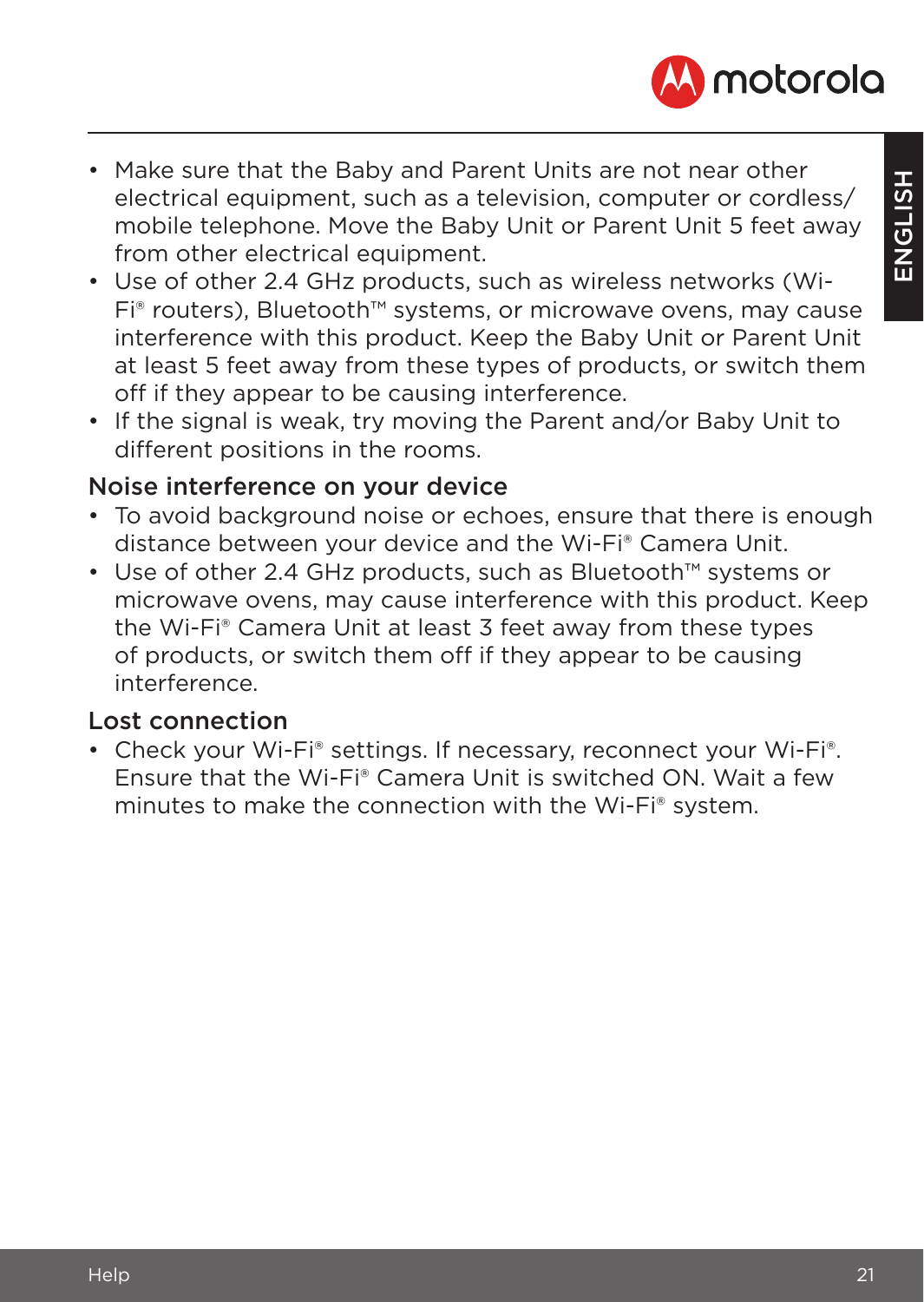

# *8. General Information*

If your product is not working properly, read this Quick Start Guide or the User's Guide of one of the models listed on page 1. Contact Customer Service:

#### Live Chat: motorolastore.support/en. Email: support@motorolastore.com

#### Consumer Products and Accessories Limited Warranty ("Warranty")

Thank you for purchasing this Motorola branded product manufactured under license by Binatone Electronics International LTD ("BINATONE").

#### What Does this Warranty Cover?

Subject to the exclusions contained below, BINATONE warrants that this Motorola branded product ("Product") or certified accessory ("Accessory") sold for use with this product that it manufactured to be free from defects in materials and workmanship under normal consumer usage for the period outlined below. This Warranty is your exclusive warranty and is not transferable.

THIS WARRANTY GIVES YOU SPECIFIC LEGAL RIGHTS, AND YOU MAY HAVE OTHER RIGHTS THAT VARY BY STATE, PROVINCE OR COUNTRY. FOR CONSUMERS WHO ARE COVERED BY CONSUMER PROTECTION LAWS OR REGULATIONS IN THEIR COUNTRY OF PURCHASE OR, IF DIFFERENT, THEIR COUNTRY OF RESIDENCE, THE BENEFITS CONFERRED BY THIS LIMITED WARRANTY ARE IN ADDITION TO ALL RIGHTS AND REMEDIES CONVEYED BY SUCH CONSUMER PROTECTION LAWS AND REGULATIONS. FOR A FULL UNDERSTANDING OF YOUR RIGHTS YOU SHOULD CONSULT THE LAWS OF YOUR COUNTRY, PROVINCE OR STATE.

#### Who is covered?

This Warranty extends only to the first consumer purchaser, and is not transferable.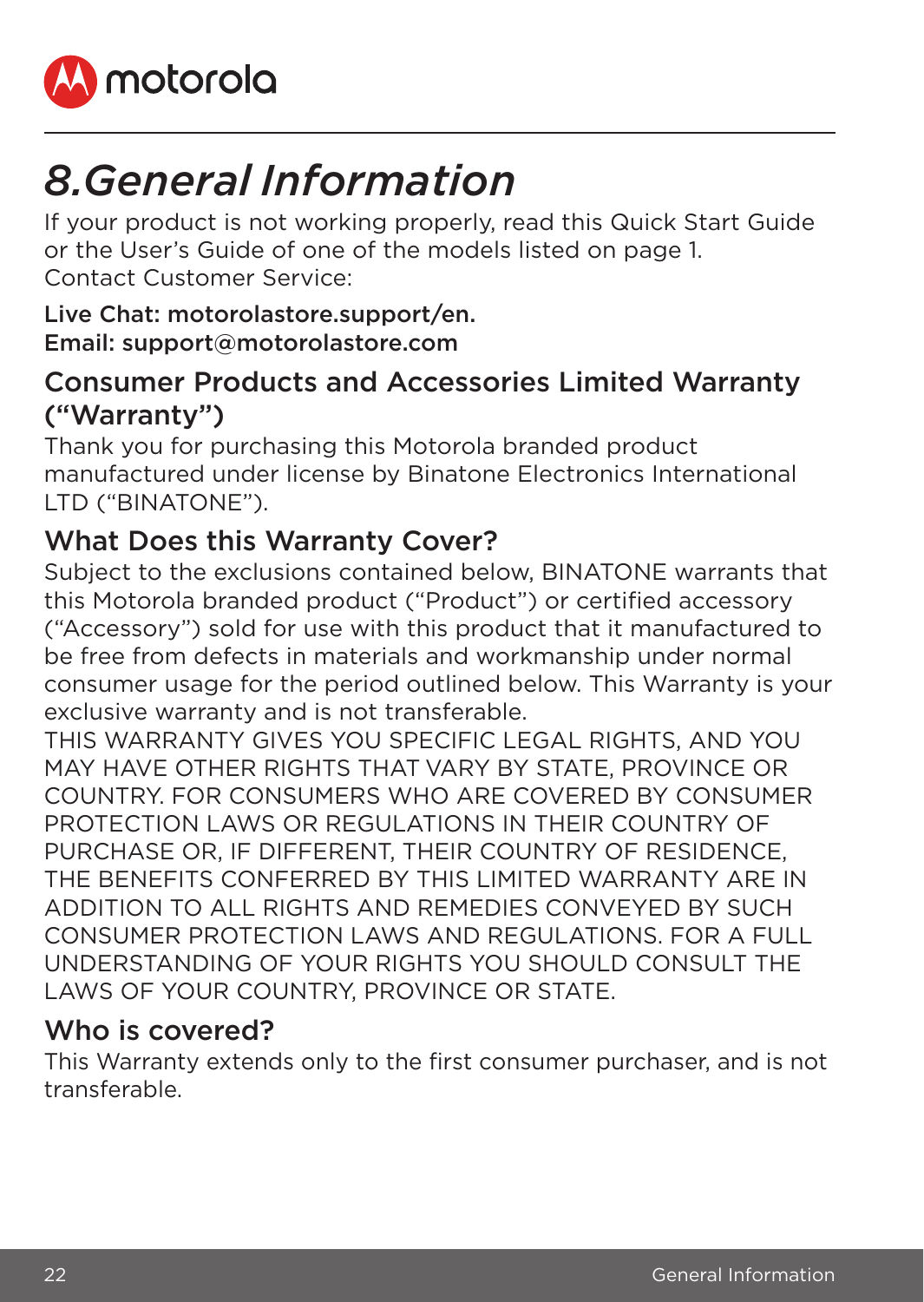

#### What will **BINATONE** do?

BINATONE or its authorized distributor at its option and within a commercially reasonable time, will at no charge repair or replace any Products or Accessories that do not conform to this Warranty. We may use functionally equivalent reconditioned/ refurbished/ preowned or new Products, Accessories or parts.

#### What Other Limitations Are There?

ANY IMPLIED WARRANTIES, INCLUDING WITHOUT LIMITATION THE IMPLIED WARRANTIES OF MERCHANTABILITY AND FITNESS FOR A PARTICULAR PURPOSE, SHALL BE LIMITED TO THE DURATION OF THIS LIMITED WARRANTY, OTHERWISE THE REPAIR OR REPLACEMENT PROVIDED UNDER THIS EXPRESS LIMITED WARRANTY IS THE EXCLUSIVE REMEDY OF THE CONSUMER, AND IS PROVIDED IN LIEU OF ALL OTHER WARRANTIES, EXPRESS OR IMPLIED. IN NO EVENT SHALL MOTOROLA OR BINATONE BE LIABLE, WHETHER IN CONTRACT OR TORT (INCLUDING NEGLIGENCE) FOR DAMAGES IN EXCESS OF THE PURCHASE PRICE OF THE PRODUCT OR ACCESSORY, OR FOR ANY INDIRECT, INCIDENTAL, SPECIAL OR CONSEQUENTIAL DAMAGES OF ANY KIND, OR LOSS OF REVENUE OR PROFITS, LOSS OF BUSINESS, LOSS OF INFORMATION OR OTHER FINANCIAL LOSS ARISING OUT OF OR IN CONNECTION WITH THE ABILITY OR INABILITY TO USE THE PRODUCTS OR ACCESSORIES TO THE FULL EXTENT THESE DAMAGES MAY BE DISCLAIMED BY LAW. Some jurisdictions do not allow the limitation or exclusion of

incidental or consequential damages, or limitation on the length of an implied warranty, so the above limitations or exclusions may not apply to you. This Warranty gives you specific legal rights, and you may also have other rights that vary from one jurisdiction to another.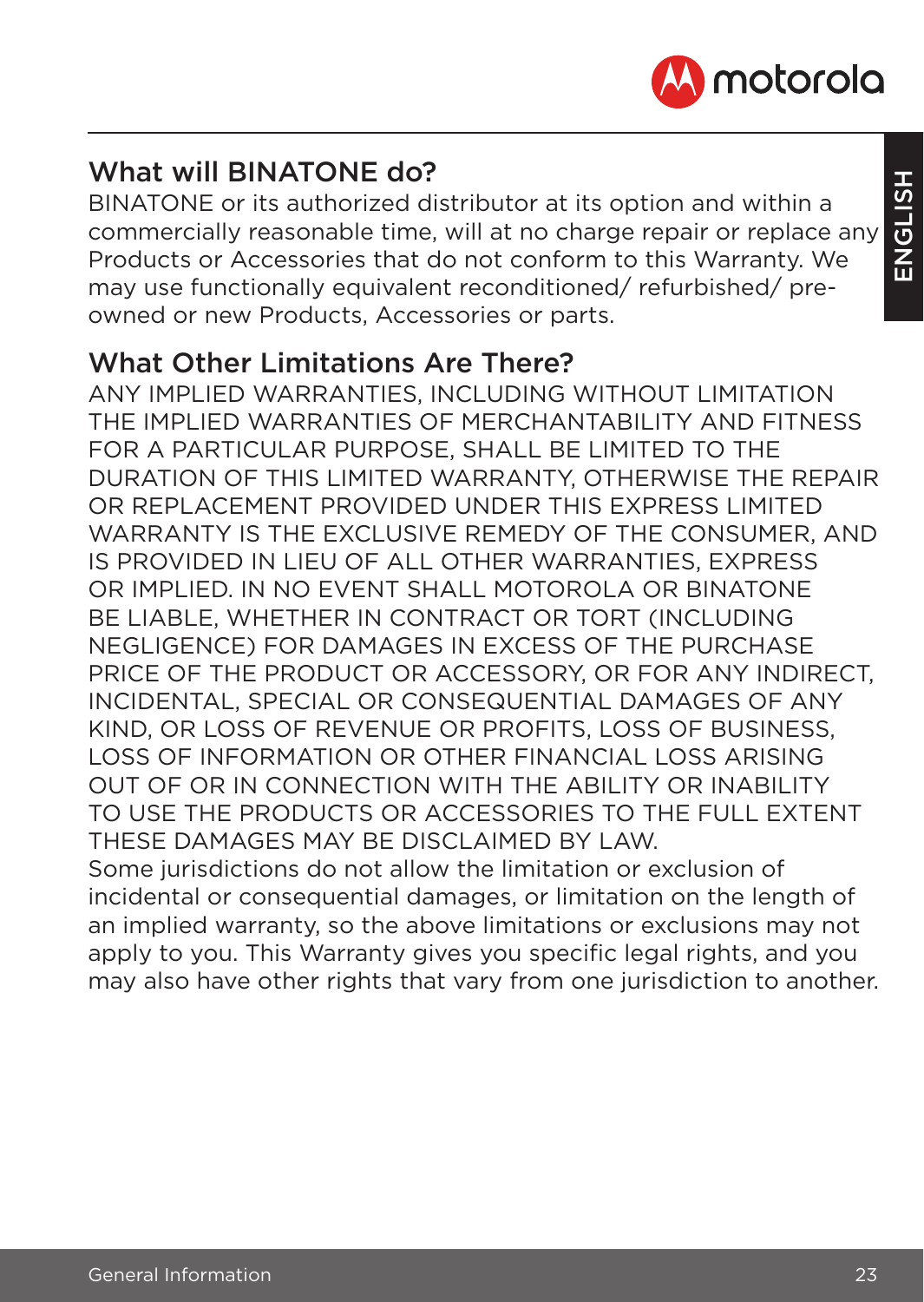

| <b>Products Covered</b>                                                  | Length of Coverage                                                                                                              |
|--------------------------------------------------------------------------|---------------------------------------------------------------------------------------------------------------------------------|
| <b>Consumer Products</b>                                                 | One (1) year from the date of the products<br>original purchase by the first consumer<br>purchaser of the product.              |
| Consumer<br>Accessories                                                  | Ninety (90) days from the date of the<br>accessories original purchase by the first<br>consumer purchaser of the product.       |
| Consumer Products<br>and Accessories<br>that are Repaired or<br>Replaced | The balance of the original warranty or for<br>Ninety (90) days from the date returned to<br>the consumer, whichever is longer. |

#### Exclusions

Normal Wear and Tear. Periodic maintenance, repair and replacement of parts due to normal wear and tear are excluded from coverage.

Abuse & Misuse. Defects or damage that result from: (a) improper operation, storage, misuse or abuse, accident or neglect, such as physical damage (cracks, scratches, etc.) to the surface of the product resulting from misuse; (b) contact with liquid, water, rain, extreme humidity or heavy perspiration, sand, dirt or the like, extreme heat, or food; (c) use of the Products or Accessories for commercial purposes or subjecting the Product or Accessory to abnormal usage or conditions; or (d) other acts which are not the fault of MOTOROLA or BINATONE, are excluded from coverage.

Use of Non-Motorola branded Products and Accessories. Defects or damage that result from the use of Non-Motorola branded or certified Products or Accessories or other peripheral equipment are excluded from coverage.

Unauthorized Service or Modification. Defects or damages resulting from service, testing, adjustment, installation, maintenance, alteration, or modification in any way by someone other than MOTOROLA, BINATONE or its authorized service centers, are excluded from coverage.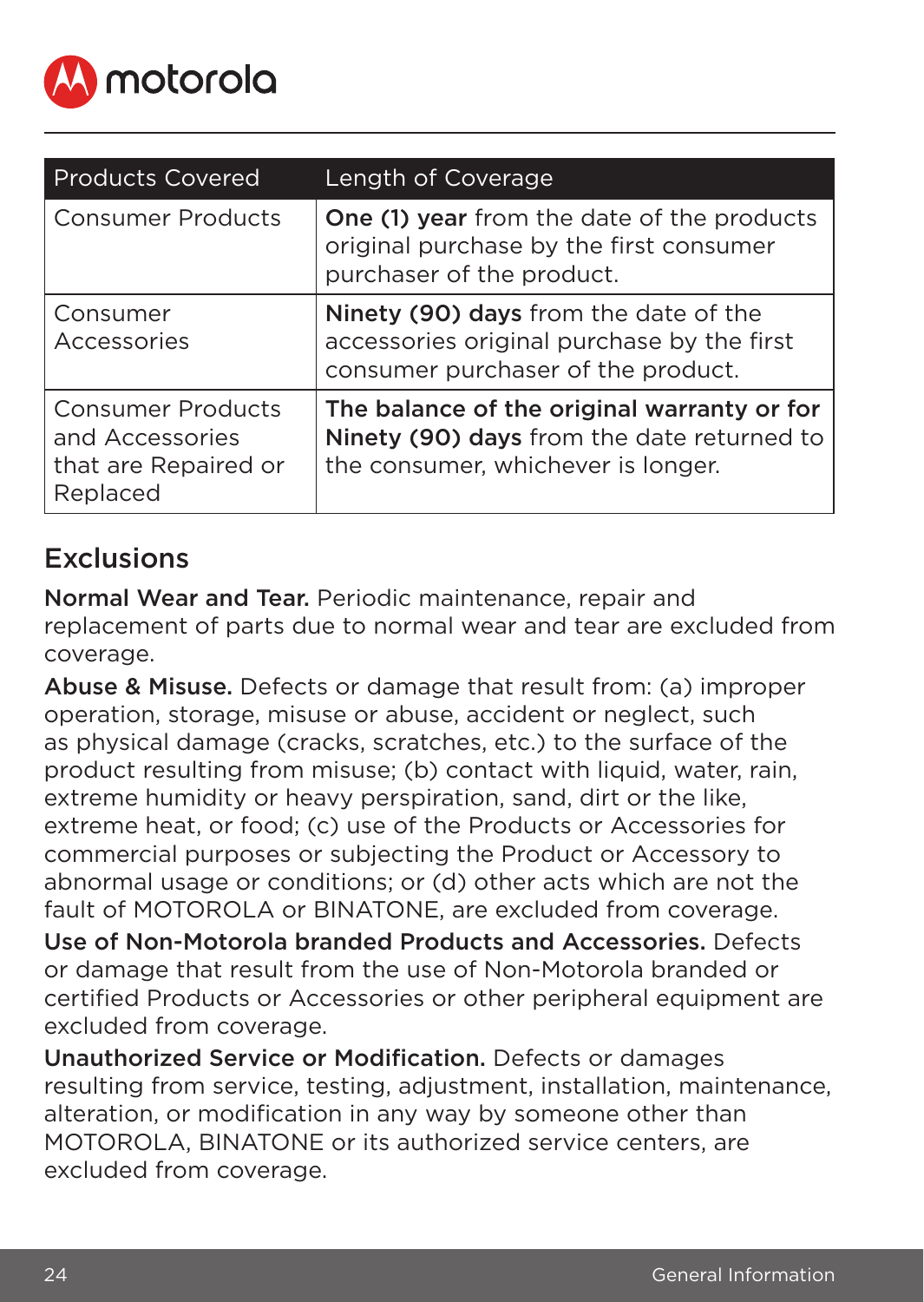

Altered Products. Products or Accessories with (a) serial numbers or date tags that have been removed, altered or obliterated; (b) broken seals or that show evidence of tampering; (c) mismatched board serial numbers; or (d) nonconforming or non-Motorola branded housings, or parts, are excluded from coverage.

Communication Services. Defects, damages, or the failure of Products or Accessories due to any communication service or signal you may subscribe to or use with the Products or Accessories is excluded from coverage.

#### How to Obtain Warranty Service or Other Information?

To obtain service or information, please call:

#### Live Chat: motorolastore.support/en.

#### Email: support@motorolastore.com

You will receive instructions on how to ship the Products or Accessories at your expense and risk, to a BINATONE Authorized Repair Center.

To obtain service, you must include: (a) the Product or Accessory; (b) the original proof of purchase (receipt) which includes the date, place and seller of the Product; (c) if a warranty card was included in your box, a completed warranty card showing the serial number of the Product; (d) a written description of the problem; and, most importantly; (e) your address and telephone number.

These terms and conditions constitute the complete warranty agreement between you and BINATONE regarding the Products or Accessories purchased by you, and supersede any prior agreement or representations, including representations made in any literature publications or promotional materials issued by BINATONE or representations made by any agent, employee or staff of BINATONE, that may have been made in connection with the said purchase.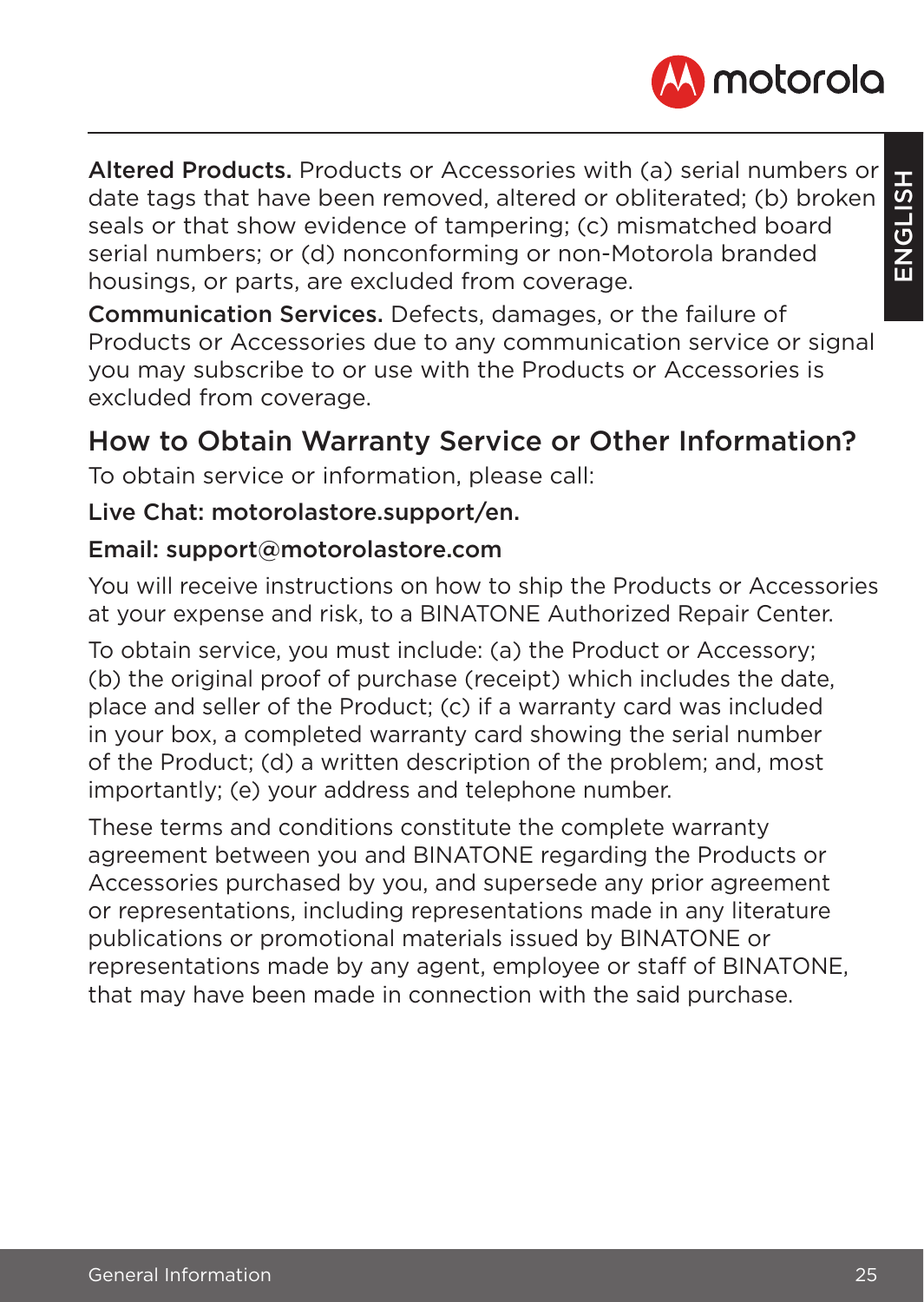

### FCC and IC regulations FCC Part l5

NOTE: This equipment has been tested and found to comply with the limits for a Class B digital device, pursuant to Part 15 of the Federal Communications Commission (FCC) rules. These limits are designed to provide reasonable protection against harmful interference in a residential installation. This equipment generates, uses and can radiate radio frequency energy and, if not installed and used in accordance with the instructions, may cause harmful interference to radio communications. However, there is no guarantee that interference will not occur in a particular installation. If this equipment does cause harmful interference to radio or television reception, which can be determined by turning the equipment off and on, the user is encouraged to try to correct the interference by one or more of the following measures:

- Reorient or relocate the receiving antenna.
- Increase the separation between the equipment and receiver.
- Connect the equipment into an outlet on a circuit different from that to which the receiver is connected.
- Consult the dealer or an experienced radio/TV technician for help.

This device complies with Part 15 of the FCC rules. Operation is subject to the following two conditions: (1) this device may not cause harmful interference, and (2) this device must accept any interference received, including interference that may cause undesired operation. Privacy of communications may not be ensured when using this device.

To ensure safety of users, the FCC has established criteria for the amount of radio frequency energy that can be safely absorbed by a user or bystander according to the intended usage of the product. This product has been tested and found to comply with the FCC criteria.

This Class B digital apparatus complies with Canadian ICES-003. CAN ICES-3(B)/NMB-3(B).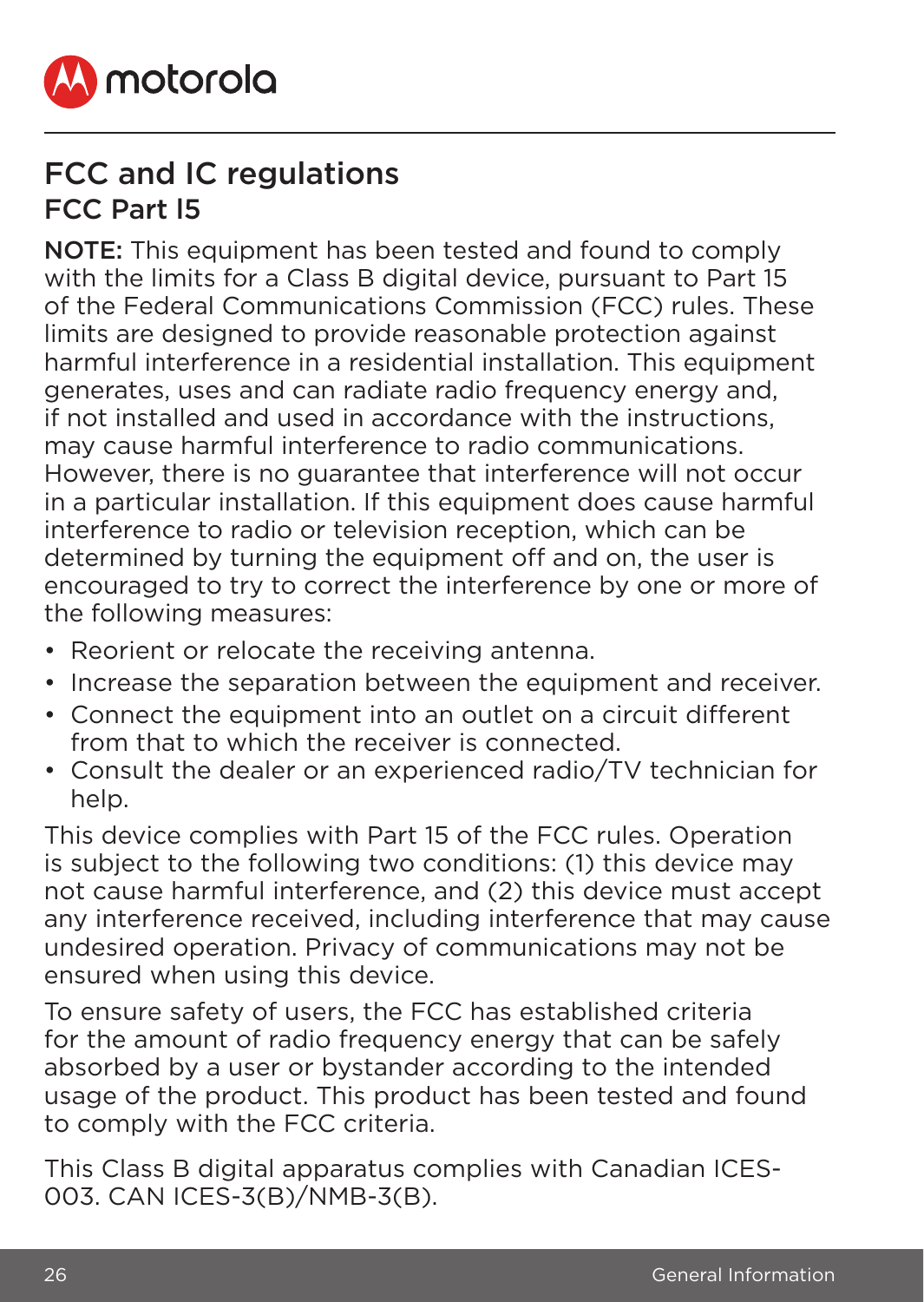

#### **WARNING**

Changes or modifications, to this equipment not expressively approved by the party responsible for compliance could void the user's authority to operate the equipment.

The socket-outlet shall be installed near the equipment and shall be easily accessible

#### Industry Canada

This device complies with Industry Canada licence-exempt RSS standard(s): Operation is subject to the following Two conditions:(1) this device may not cause interference, and (2) this device must accept any interference, including interference that may cause undesired operation of the device.

The term "IC: " before the certification/registration number only signifies that the Industry Canada technical specifications were met. This product meets the applicable Industry Canada technical specifications.

Le présent appareil est conforme aux CNR d'Industrie Canada applicables aux appareils radio exempts de licence. L'exploitation est autorisée aux deux conditions suivantes : (1) l'appareil ne doit pas produire de brouillage, et (2) l'utilisateur de l'appareil doit accepter tout brouillage radioélectrique subi, même si le brouillage est susceptible d'en compromettre le fonctionnement. FCC RF Radiation Exposure Statement Caution: This Transmitter must be installed to provide a separation distance of at least 20 cm from all persons.

IC Radiation Déclaration d'exposition Attention: Cet émetteur doit être installé pour fournir une distance de séparation d'au moins 20 cm de toute personne.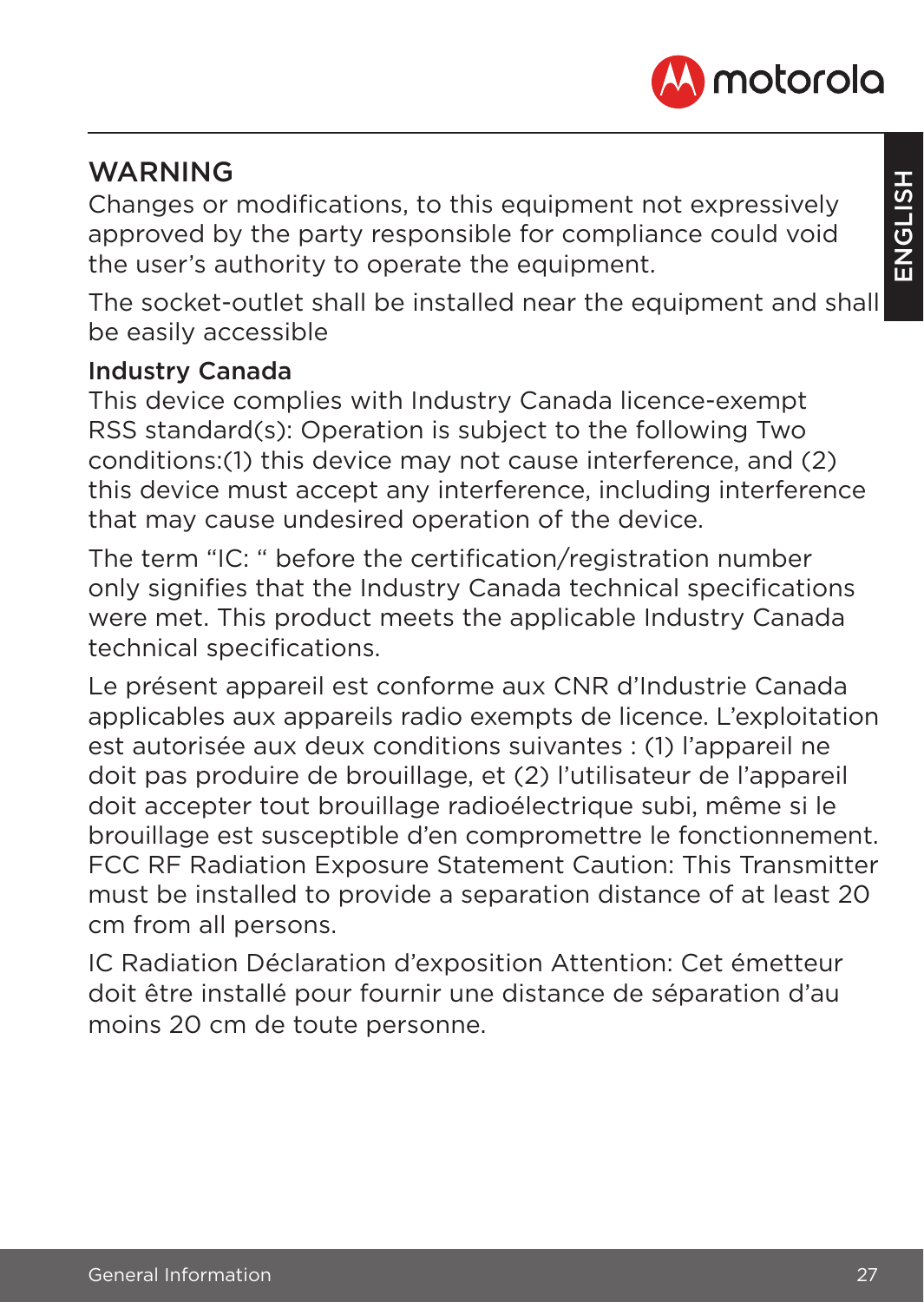

# *9. Technical Specifications*

#### BABY UNIT

| Frequency                  | 2400 MHz to 2483.5 MHz                                                                 |
|----------------------------|----------------------------------------------------------------------------------------|
| Image sensor               | color CMOS 2M Pixels                                                                   |
| IR LED                     | 8 pcs                                                                                  |
| Operating Tem-<br>perature | $41^{\circ}$ F - 104 $^{\circ}$ F                                                      |
| Power Adapter:             | YWK-AD050060-U (YWK)<br>Input: 100-240V AC, 50/60Hz, 300mA;<br>Out-put: 5.0V DC, 600mA |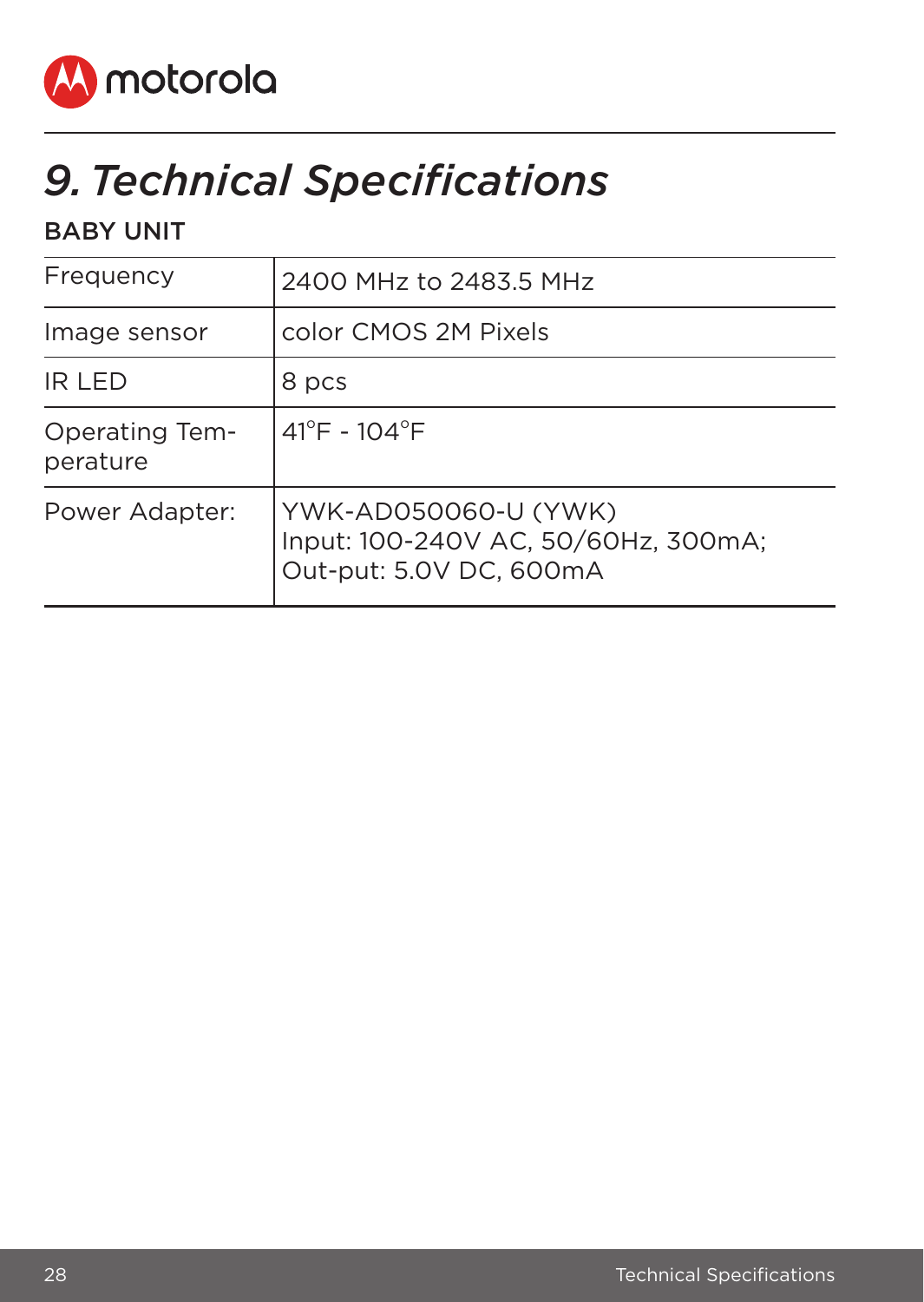

#### PARENT UNIT

| Frequency                      | 2400 MHz to 2483.5 MHz                                                                                                                                                                       |
|--------------------------------|----------------------------------------------------------------------------------------------------------------------------------------------------------------------------------------------|
| Display                        | 4.3" diagonal TFT LCD                                                                                                                                                                        |
| Display Colors                 | 16.7M color LCD                                                                                                                                                                              |
| <b>Brightness Con-</b><br>trol | 5 steps                                                                                                                                                                                      |
| Volume Control                 | 8 steps                                                                                                                                                                                      |
| Power Adapter:                 | YWK-AD050100-U (YWK)<br>Input: 100-240V AC, 50/60Hz, 300mA;<br>Out-put: 5.0V DC, 600mA<br><b>WARNING</b><br>Use only with provided power supply.                                             |
| Battery (built-in)             | TMB 5C, 3.7V, 1200mAh Lithium-Ion<br>Polymer, re-chargeable battery pack<br><b>WARNING</b><br>Do not attempt to replace the battery, but<br>con-tact customer Service if it needs replacing. |

Specifications are subject to change without prior notice.